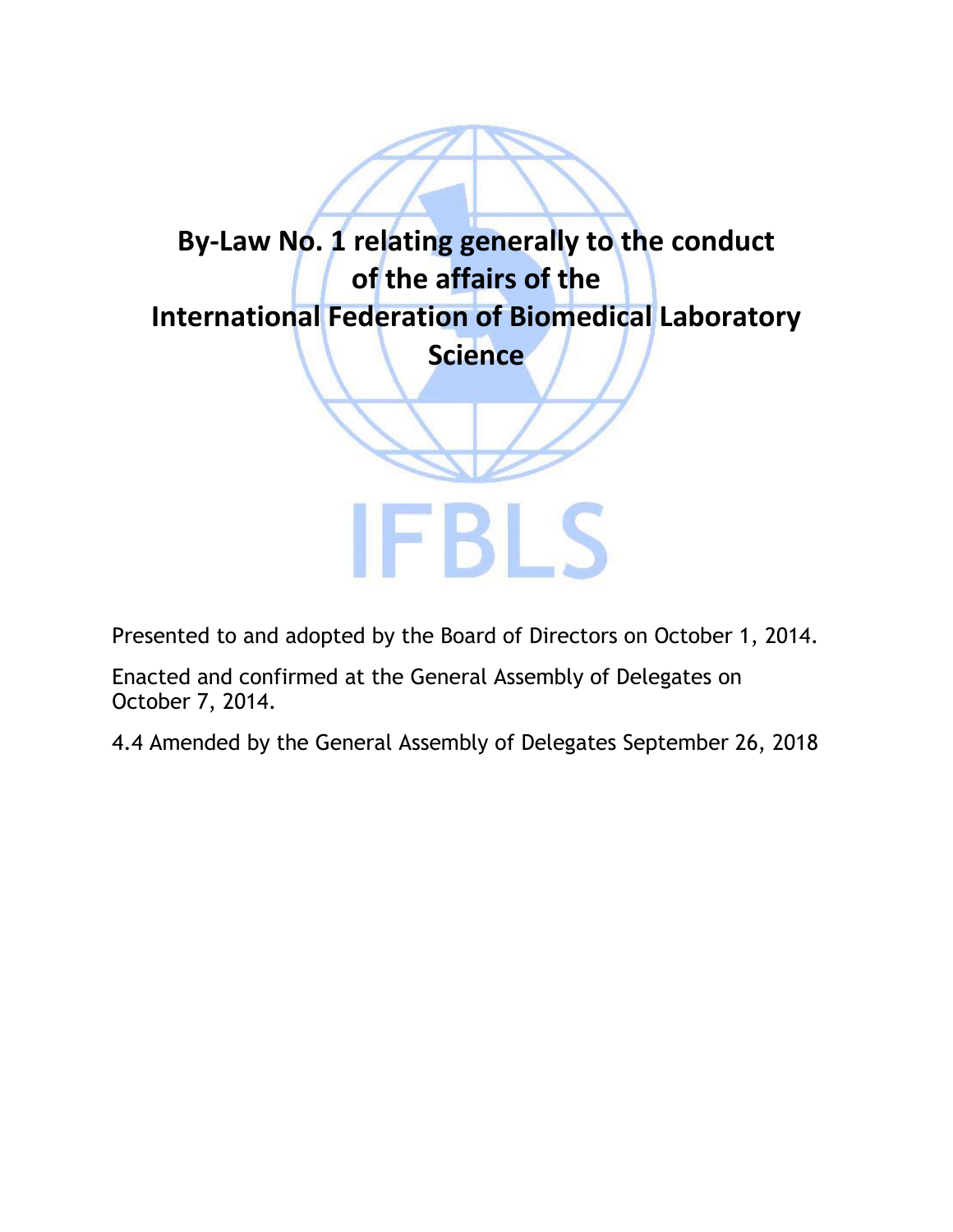BE IT ENACTED as a by-law of the Corporation as follows:

### **SECTION 1 - GENERAL**

#### **1. General**

**1.1.Definitions -** In this By-Law, unless the context otherwise requires:

"Act" means the *Canada Not-for-profit Corporations Act*, S.C. 2009, c.23, as from time to time amended and every statute that may be substituted therefor and, in the case of such substitution, any references in the By-laws of the Corporation to provisions of the Act shall be read as references to the substituted provisions therefor in the new statute or statutes;

"Alternate GAD" means a bi-annual meeting of the Association Members, alternating with the Regular GAD, called to conduct the business described in Section 4.2.

"Articles" means the original or restated Letters Patent or articles of amendment, amalgamation, continuance, reorganization, arrangement or revival of the Corporation;

"**Annual meeting**" means a meeting of the Board called to conduct the business described in Section 6.1;

"**Auditor**" means the auditor of the Corporation;

"**BLS Association Member**" (sometimes referred to herein as "Association Member") has the meaning ascribed thereto in Section 2.2;

"**Board**" means the Board of Directors of the Corporation;

"**By-Laws**" mean this by-law and all other by-laws of the Corporation from time to time in force and effect;

"**Chief Delegate**" of a BLS Association Member at any GAD means the Official Delegate so designated by the Official Delegates of that BLS Association Member;

"**Corporation**" means the International Federation of Biomedical Laboratory Science, a corporation without share capital incorporated under the Act;

"**Directors**" means the directors of the Corporation elected pursuant to Section 5.3;

"**Extraordinary GAD**" means a special meeting of the BLS Association Members called to conduct the business described in Section 4.3;

"**GAD**" or "**General Assembly of Delegates**" is an annual meeting of the Members and includes the Regular GAD and the Alternate GAD;

"**Group Member**" has the meaning ascribed thereto in Section 2.3;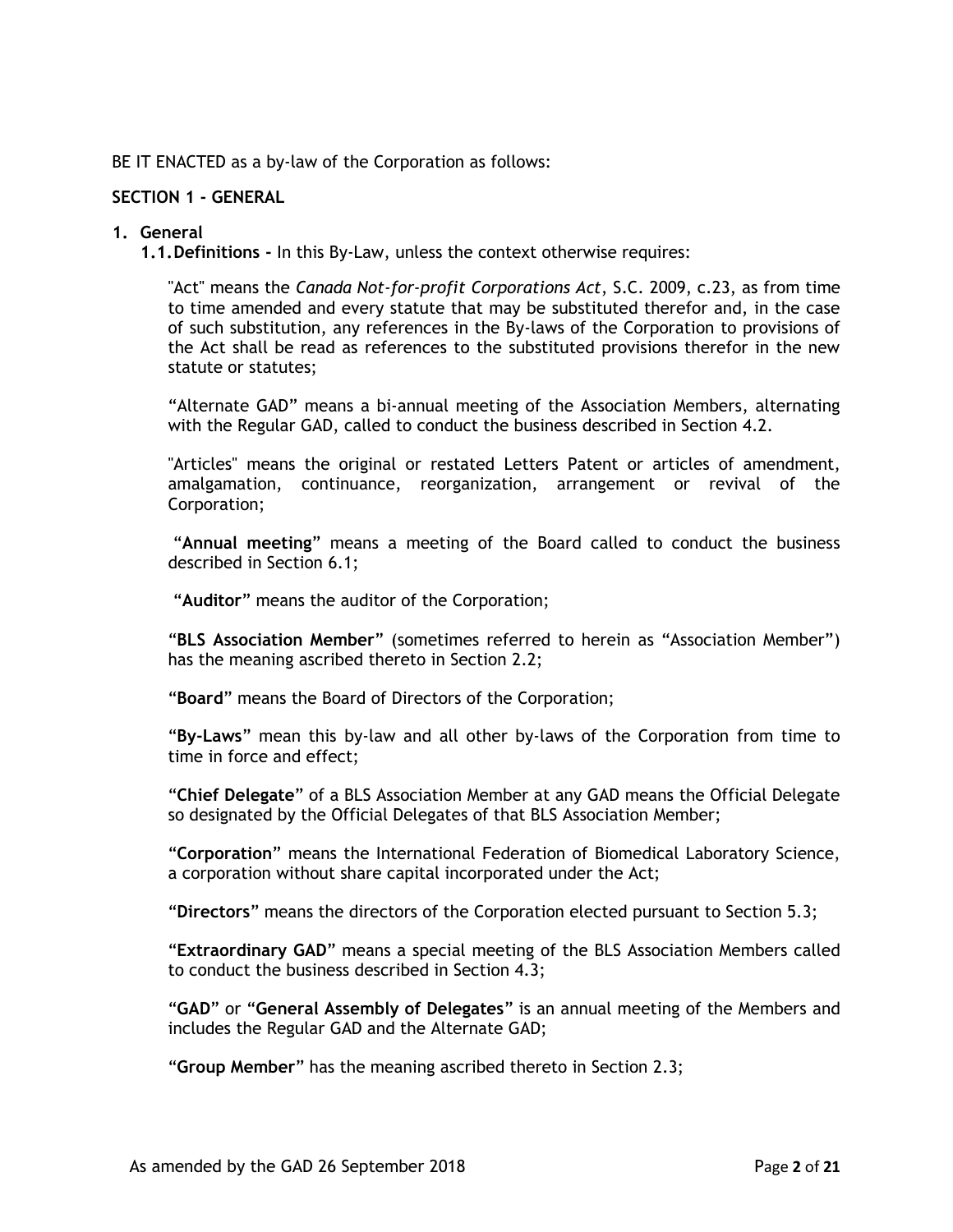"**Locally Qualified Biomedical Laboratory Scientist**" means a medical laboratory technologist or a medical laboratory scientist who has been educated as such and is qualified and authorized to practise as such in his or her place of residence;

"**Member**" means a BLS Association Member, a Group Member, or both of them, as the context requires;

"**Official Delegate**" means an individual in attendance at a GAD with the rights set out in Section 4.6.1 and includes a Chief Delegate;

"**Official Representative**" means an individual in attendance at a GAD with the rights set out in Section 4.6.2;

**"Past-President"** means the immediate past-President of the Corporation;

"**Membership Dues**" has the meaning ascribed thereto in Section 3.1.;

"**President**" means the President of the Corporation;

"**President Elect**" means the President Elect of the Corporation, the equivalent of a Vice-President under the Act;

"**Provisional BLS Association Member**" has the meaning ascribed thereto in Section  $2.2.1$ .;

"**Regular GAD**" means a bi-annual meeting of the Association Members, alternating with the Alternate GAD, called to conduct the business described in Section 4.1.;

"**Student**" means an individual enrolled in one or more biomedical science education courses which forms a part of a curriculum leading to qualification to practice as a medical laboratory technologist or a medical laboratory scientist in the individuals place of residence; and

- 1.2.**Interpretation** In this By-Law, unless the context otherwise requires, words importing the singular number or the masculine gender shall include the plural number or the feminine or neutral gender, as the case may be, and *vice versa*, and references to persons shall include individuals, firms and corporations. The division of this By-Law into Articles and Sections and the insertion of headings are for convenience of reference only and shall not affect the construction or interpretation hereof. References to an Article, Section or Schedule, refer to the applicable article, section or schedule of this By-Law.
- 1.3. **Head Office**  Until changed in accordance with the Act, the head office of the Corporation shall be in the City of Hamilton, in the Province of Ontario.
- 1.4. **Seal**  Until changed by resolution of the Board, the seal, an impression of which is stamped in the margin hereof, shall be the corporate seal of the Corporation.
- 1.5. **Financial Year** Unless otherwise approved by the Board, the financial year of the Corporation shall end on the 31st day of December in each year.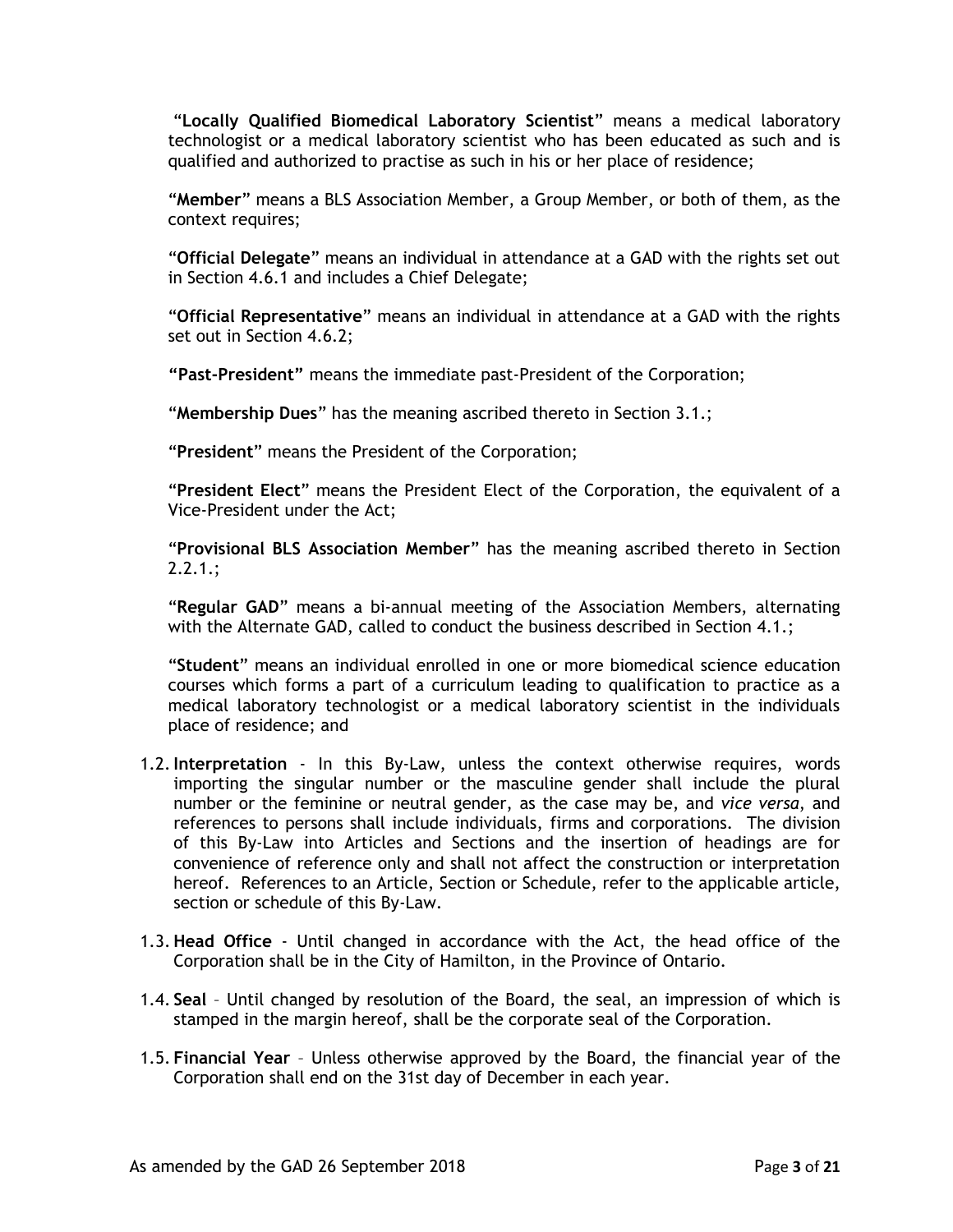1.6. **Books and Records** – The Board shall see that all necessary books and records of the Corporation required by the By-Laws or by any applicable law are regularly and properly kept.

# **SECTION 2 – MEMBERSHIP – MATTERS REQUIRING SPECIAL RESOLUTION**

### **2. Membership**

**2.1. Members** – The Corporation shall recognize the existence of Members comprised of three groups: BLS Association Members, Provisional BLS Association Members and Group Members.

### **2.2. BLS Association Members and Provisional BLS Association Members**

- 2.2.1. A BLS Association Member is an association of individuals that has applied for and been recognized as such initially by the Membership Committee (upon which it will be a "Provisional BLS Association Member") and subsequently by the Board (upon which it will be a "BLS Association Member").
- 2.2.2. In order to be recognized as a Provisional BLS Association Member or a BLS Association Member and to continue to be recognized as a Provisional BLS Association Member or a BLS Association Member in good standing, an association of medical laboratory technologists or medical laboratory scientists:
	- 2.2.2.1. shall have a membership comprised of individuals, a majority of whom are Locally Qualified Biomedical Laboratory Scientists or Students;
	- 2.2.2.2. shall have a non-discrimination policy which applies to, among other things, admission of its members;
	- 2.2.2.3. shall have a council or board, the majority of members of which are Locally Qualified Biomedical Laboratory Scientists, which governs its affairs;
	- 2.2.2.4. may have regional subdivisions;
	- 2.2.2.5. may be a part of another professional body or be a section thereof; and
	- 2.2.2.6. shall have paid the applicable annual administration fee (pro rated for the remaining portion of the year where the association gains recognition part way through the year).

### 2.3. **Group Members**

- 2.3.1. A "Group Member" is a group of individuals that has applied for and been recognized as such by the Board.
- 2.3.2. In order to be recognized as a Group Member and to continue to be recognized as a Group Member in good standing, a group of medical laboratory technologists or medical laboratory scientists: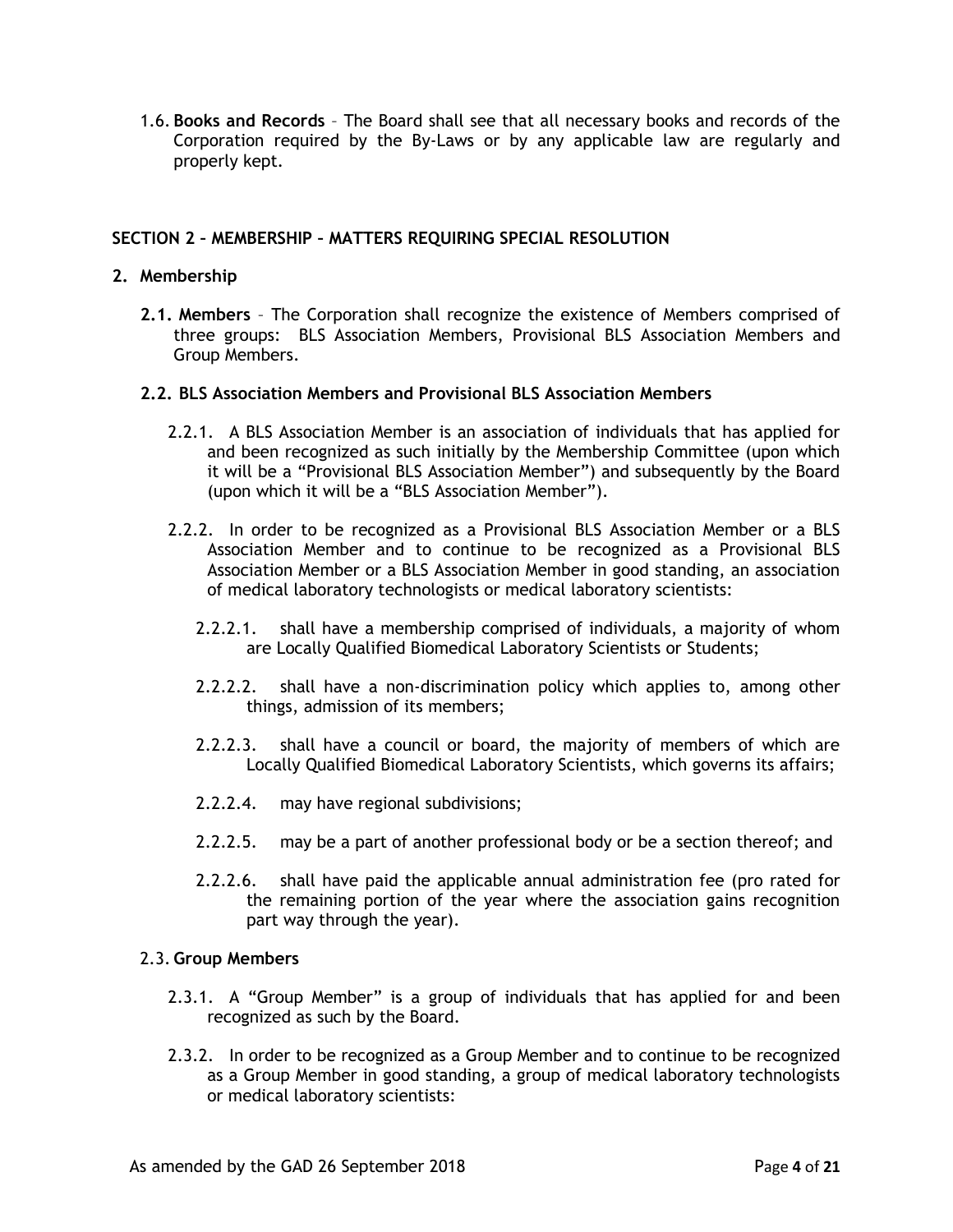- 2.3.2.1. shall be comprised of a minimum of 10 individuals, a majority of whom are Locally Qualified Biomedical Scientists or Students, who reside in a country or, if such persons do not reside in a country, in a jurisdiction, where no BLS Association Member or Provisional BLS Association Member exists; provided that the Board shall be entitled to set a limit on the maximum number of persons who may constitute a Group Member;
- 2.3.2.2. shall meet the requirements and have the benefits of the provisions of Section 2.2.2.2, 2.2.2.4, 2.2.2.5; and
- 2.3.2.3. shall have paid the annual administration fee applicable to Group Members (pro rated for the remaining portion of the year where the group gains recognition part way through the year).

### **2.4.Notice of Meetings of Members**

### **2.4.1. Regular General Assembly of Delegates (GAD)**

Notice of the time and place of a Regular GAD shall be given to each Association Member not less than six months before the day on which the meeting is to be held. The notice shall include a provisional agenda and information regarding the process for nomination of Directors. Each BLS Association Member may request that additional items be added to the agenda so long as such requests are delivered to the President four months or more prior to the date of such Regular GAD. Unless the Board determines that the inclusion of any such item on the agenda would be outside the scope of the IFBLS mandate, each additional item so requested shall be added to the final agenda. A final copy of the agenda shall be sent to the Association Members at least two months prior to the date of the Regular GAD.

# **2.4.2. Alternate GAD**

Notice of the time and place of an Alternate GAD shall be sent not less than three months before the day on which the meeting is to be held. The notice shall include a provisional agenda. Each BLS Association Member may request that additional items be added to the agenda so long as such requests are delivered to the President two months or more prior to the date of the Alternate GAD. Unless the Board determines that the inclusion of any such item on the agenda would be outside the scope of the IFBLS mandate, each additional item so requested shall be added to the final agenda. A final copy of the agenda shall be sent to the Association Members at least one month prior to the date of the Alternate GAD.

#### **2.4.3. Extraordinary GAD**

The Board shall call an Extraordinary GAD at any time if so requested by one-fifth of the BLS Association Members. Such Extraordinary GAD shall be held within four months of the request.In addition, the Board may call an Extraordinary GAD at any time where it determines in its discretion that the matters to be discussed cannot await resolution at the next scheduled GAD. Notice of the time and place of an Extraordinary GAD shall be given to each Association Member not less than one month prior to the day on which the meeting is to be held and shall contain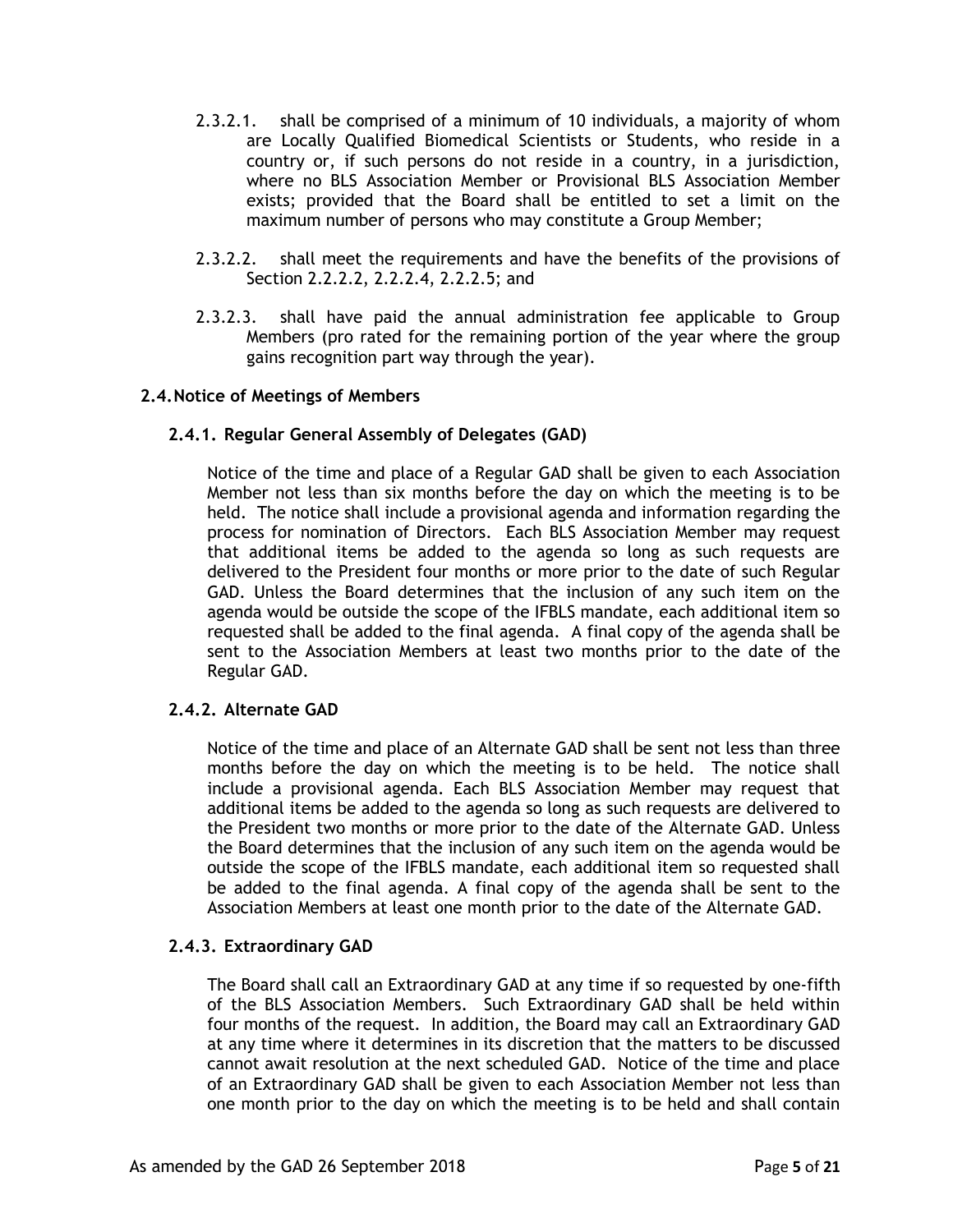sufficient information in order to reasonably apprise the Association Members of the nature of the business to be transacted at such meeting. No other matters may be put before the Extraordinary GAD.

### **2.4.4. Chief Delegates Meeting**

The Management Committee shall send the Association Members an invitation to a Chief Delegate Meeting to be held in connection with a World Congress/GAD not less than two months prior to the date of the Meeting. The invitation shall indicate the time and place of the Meeting and include the agenda and any documents relevant to the conduct of the business of the Meeting

### **2.4.5. Notification of Intention to Vote**

Each BLS Association Member that is not able to send one or more Official Delegates to a GAD/Extraordinary GAD (an "Absent BLS Association Member") may notify the President 24 hours or more prior to the GAD/Extraordinary GAD of its desire to vote by proxy; appoint a Chief Delegate or another named individual as its proxy holder to vote all of the votes the Absent BLS Association Member is entitled to cast and set out the manner in which the Absent BLS Association Member desires to vote on each matter to be put before the GAD/Extraordinary GAD. The notification shall be set out on the official stationary of the Absent BLS Association Member and shall be signed by the secretary or another authorized officer of the Absent BLS Association Member. If the chair of the GAD/Extraordinary GAD determines that the notification has not been given in due form or is ambiguous, no vote shall be cast with reference to such notification. An Absent BLS Association Member may revoke its proxy at any time and may substitute a replacement proxy if it wishes; provided that the replacement proxy is received by the chair of the GAD/Extraordinary GAD 24 hours or more prior to the commencement of the GAD/Extraordinary GAD. At any GAD/Extraordinary GAD, no Chief Delegate or other named individual shall be entitled to act as proxy holder for more than one Absent BLS Association Member.

### **SECTION 3 - MEMBERSHIP DUES AND DE-RECOGNITION**

#### **3. Membership dues and de-recognition**

#### 3.1. **Membership Dues**

I

- 3.1.1. Each Association Member shall pay an annual administration fee to the Corporation, as determined by the Board. Such fee shall be payable in advance, between November 1 and December 31 of each year in accordance with Schedule "A" appended hereto and subject to revision from time to time.
- 3.1.2. In the case of each Group Member, the fee will be determined from time to time by the Board.
- 3.1.3. An Association Member that fails to pay its annual administration fee shall have its recognition suspended until such time that the arrears have been paid.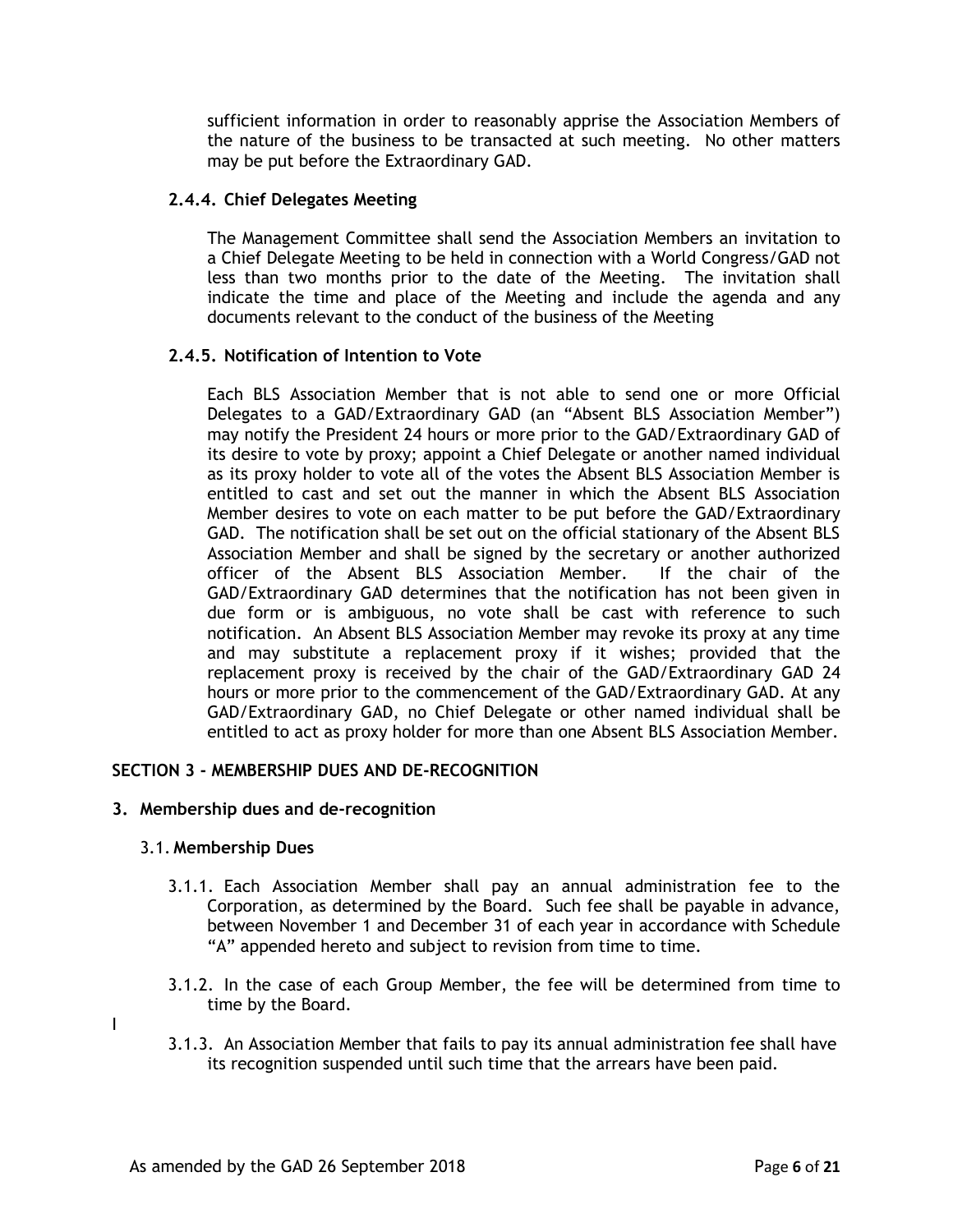- 3.1.4. Penalties for a delay in payment shall be \$100.00 CAD during January, \$200.00 CAD during February and \$300.00 CAD during March.
- 3.2. De-recognition

Association Members and Group Members that no longer meet the recognition requirements set out in Sections 2.2.2.1 to 2.2.2.6 and Sections 2.3.2.1 to 2.3.2.3, as the case may be, or fail to pay their annual administration fees by March 31 of the year to which they pertain, may be derecognized by the Board.

# **SECTION – 4 MEETINGS OF MEMBERS**

# **4. Meetings of Members**

### 4.1. **Regular GAD**

In accordance with section 4.4 hereof, the Board shall call a Regular GAD to be held bi-annually, alternating with the Alternate GAD; provided that, except in circumstances determined by the Board to be extraordinary, not more than 27 months shall pass between each Regular GAD. At each Regular GAD, in addition to any other business that may be transacted:

- 4.1.1. minutes of the previous Alternate GAD shall be approved;
- 4.1.2. reports from the Board shall be received;
- 4.1.3. a financial report shall be delivered;
- 4.1.4. the auditor shall be appointed;
- 4.1.5. the Corporation's current budget and action plan shall be presented;
- 4.1.6. Directors shall be elected;
- 4.1.7. Provisional BLS Association Members accepted by the Board shall be introduced as Association Members;
- 4.1.8. proposals from BLS Association Members shall be considered.

# 4.2. **Alternate GAD**

In accordance with section 4.4 hereof, the Board shall call an Alternate GAD to be held bi-annually, alternating with the Regular GAD, to be held in conjunction with the Chief Delegates meeting that year; provided that, except in circumstances determined by the Board to be extraordinary, not more than 27 months shall pass between each Alternate GAD. At each Alternate GAD, in addition to any other business that may be transacted:

- 4.2.1. minutes of the previous Regular GAD shall be approved;
- 4.2.2. reports from the Board shall be received;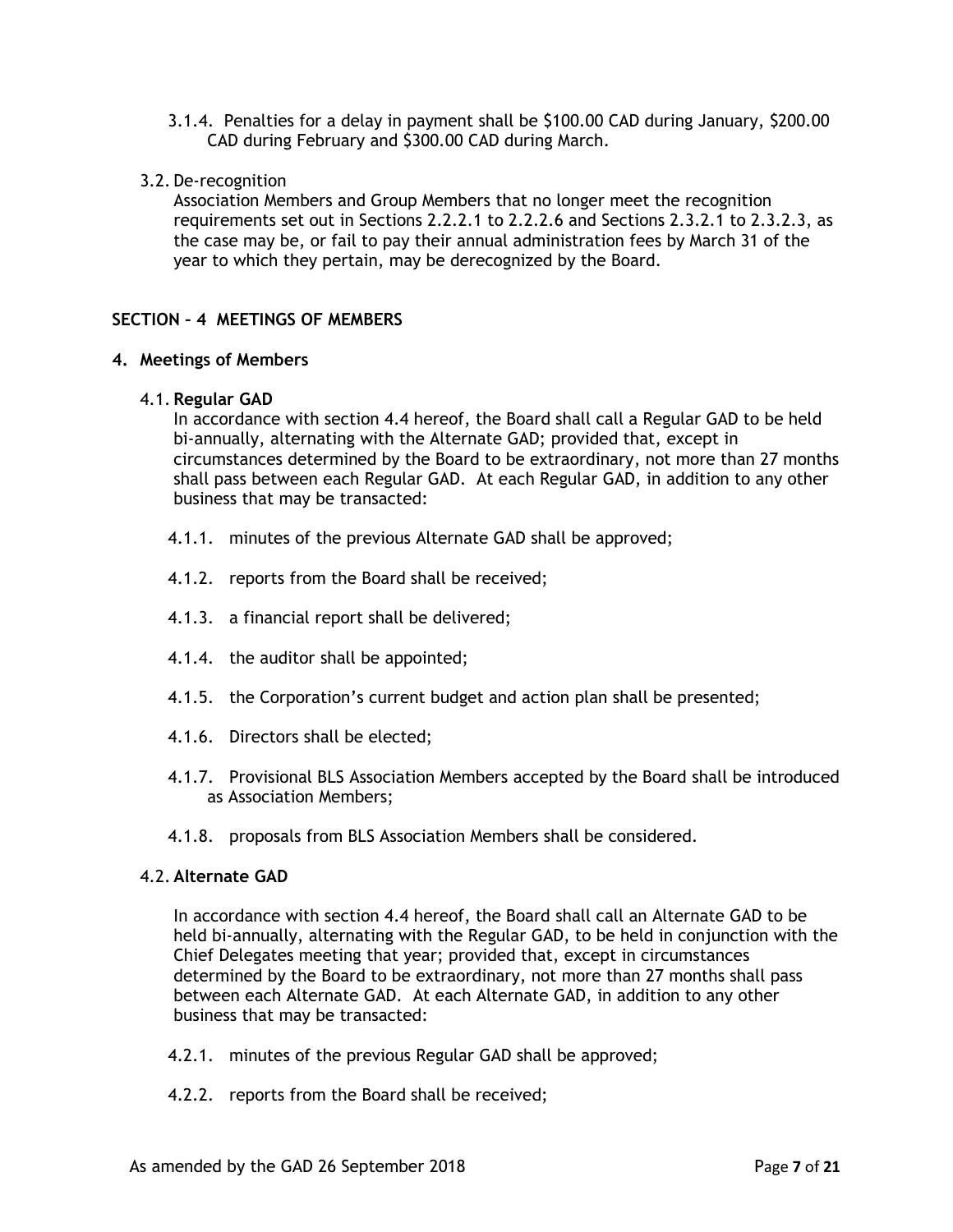- 4.2.3. a financial report shall be delivered;
- 4.2.4. the auditor shall be appointed;
- 4.2.5. the Corporation's current budget and action plan shall be presented;
- 4.2.6. Provisional BLS Association Members accepted by the Board shall be introduced as Association Members; and
- 4.2.7. proposals from BLS Association Members shall be considered.

### 4.3. **Extraordinary GAD**

- 4.3.1. The Board shall call an Extraordinary GAD at any time if so requested by onefifth of the BLS Association Members. Such Extraordinary GAD shall be held within four months of the request. In addition, the Board may call an Extraordinary GAD at any time where it determines in its discretion that the matters to be discussed cannot await resolution at the next scheduled GAD. Notice of the time and place of an Extraordinary GAD shall be given to each Association Member not less than one month prior to the day on which the meeting is to be held and shall contain sufficient information in order to reasonably apprise the Association Members of the nature of the business to be transacted at such meeting. No other matters may be put before the Extraordinary GAD.
- 4.3.2. The Members may determine that an Extraordinary GAD be held entirely by means of an telephonic, electronic or other communication facility that permits all participants to communicate adequately with each other during the meeting.
- 4.4. **Place of Meetings**  A GAD/Alternate GAD shall be held on such day and at such time as the Board may by resolution determine at (i) any place within Canada as the Board may determine, or (ii) such place outside of Canada as may be agreed to by every Member entitled to vote at such GAD/Alternate GAD. At each GAD/Alternate GAD, a vote shall be taken on any proposed place outside of Canada for any future GAD/Alternate GAD and unanimous approval thereof shall constitute a binding agreement of the Members on which the Board may act. A Member who has submitted a bid to host a future GAD/Alternate GAD shall not be permitted to vote on the matter, shall leave the assembly prior to commencement of voting, and shall return after all votes have been cast.
- 4.5. **Quorum**  A quorum shall be deemed to be in existence at a GAD, if one or more Official Delegates representing one-fifth or more of all the BLS Association Members is in attendance in person or by proxy**.**
- 4.6. **Persons Entitled to Be Present** The only persons entitled to attend a GAD shall be the following:
	- 4.6.1. Official Delegates selected by each BLS Association Member, one of whom shall be designated as its Chief Delegate. Except as otherwise provided in this By-Law,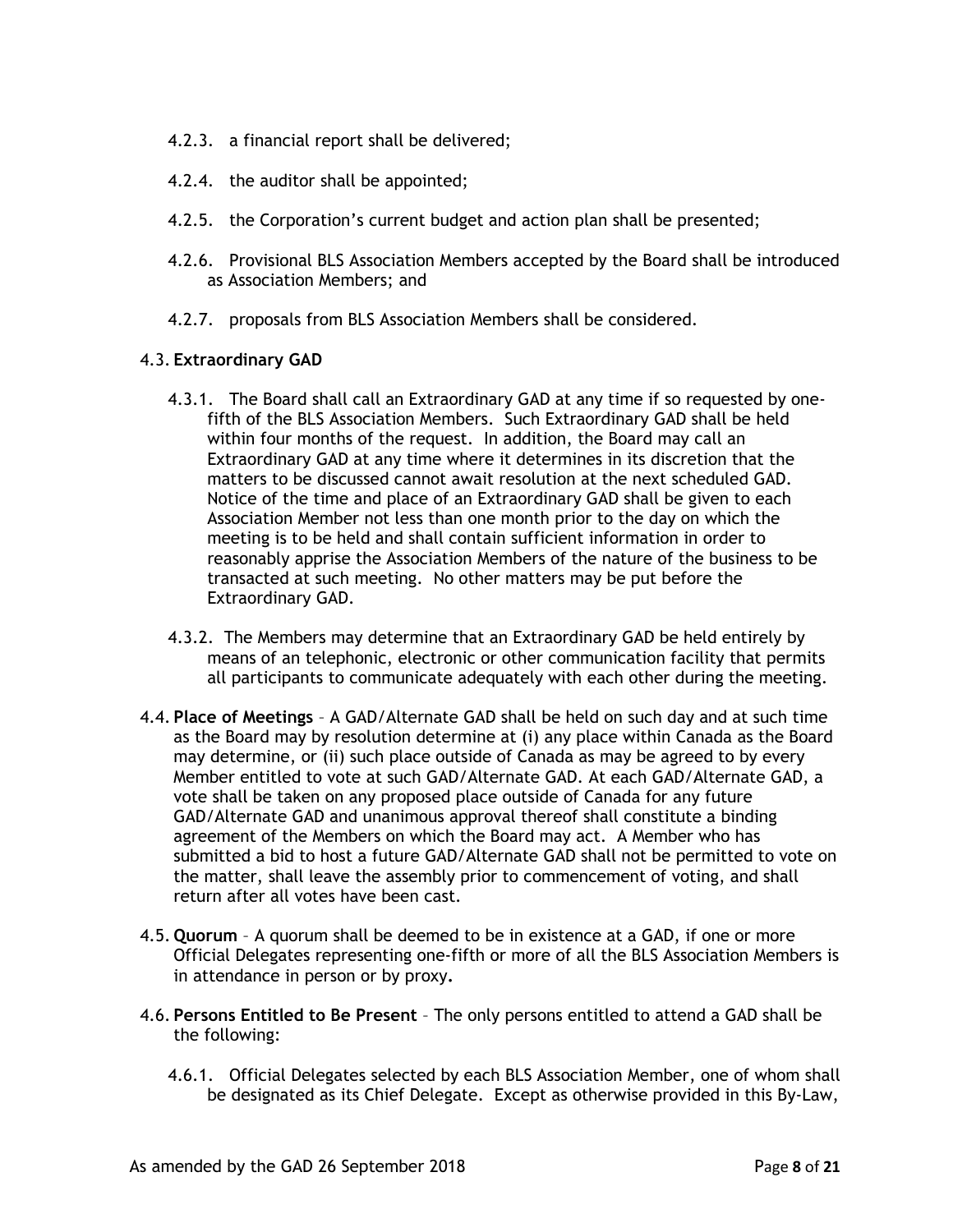each Official Delegate shall be entitled to participate in all discussions at a GAD and to stand for election as a Director. The Chief Delegate shall cast the vote(s) on behalf of the Association Member in accordance with Art. 4.7 hereof; and shall act as the liaison between the Corporation and the BLS Association Member in respect of all correspondence and deliveries related to the GAD;

- 4.6.2. One Official Representative of each Group Member as selected by the Group Member shall be entitled to participate in all discussions at a GAD but shall not have the right to stand for election as a Director or to vote on any matter before a GAD other than a matter concerning a change to the Group Member's classification or status;
- 4.6.3. Members of BLS Association Members and Group Members (other than Official Delegates), each of whom shall be entitled to participate in all discussions at a GAD but shall not have the right to vote on any matter before a GAD;
- 4.6.4. Directors, each of whom shall be entitled to participate in all discussions at a GAD and stand for re-election but shall not have a right to vote on any matter before a GAD; and
- 4.6.5. Any other persons admitted on the invitation of the Chair and with the consent of the meeting.
- 4.7. **Voting** Only the Chief Delegates of Association Members are entitled to vote, as follows:

Association Members in countries defined by the World Bank as low and middle income countries shall be entitled to: One vote.

Association Members in countries defined by the World Bank as high income countries whose membership number is less than 400 shall be entitled to: One vote.

Association Members in countries defined by the World Bank as high income countries whose membership number is between 400 and 17 000 shall be entitled to: Two votes.

Association Members in countries defined by the World Bank as high income countries whose membership number is over 17 000 shall be entitled to: Three votes.

- 4.8. **Votes to Govern**  Unless otherwise required by the By-Laws, every question before a GAD shall be determined by a majority of the votes duly cast on the question.
- 4.9. **Casting Vote** In the event of a tie vote for the election of a Director, the vote shall be retaken with each Chief Delegate casting one vote and no other person voting on the matter. A vote on any other matter which results in a tie will be deemed to not have been carried.
- 4.10. **Notification of Intention to Vote** Each BLS Association Member or Group Member that is not able to send one or more Official Delegates or an Official Representative respectively to a GAD (an "Absent Member") may (i) notify the President 24 hours or more prior to the GAD of its desire to vote by proxy; (ii) appoint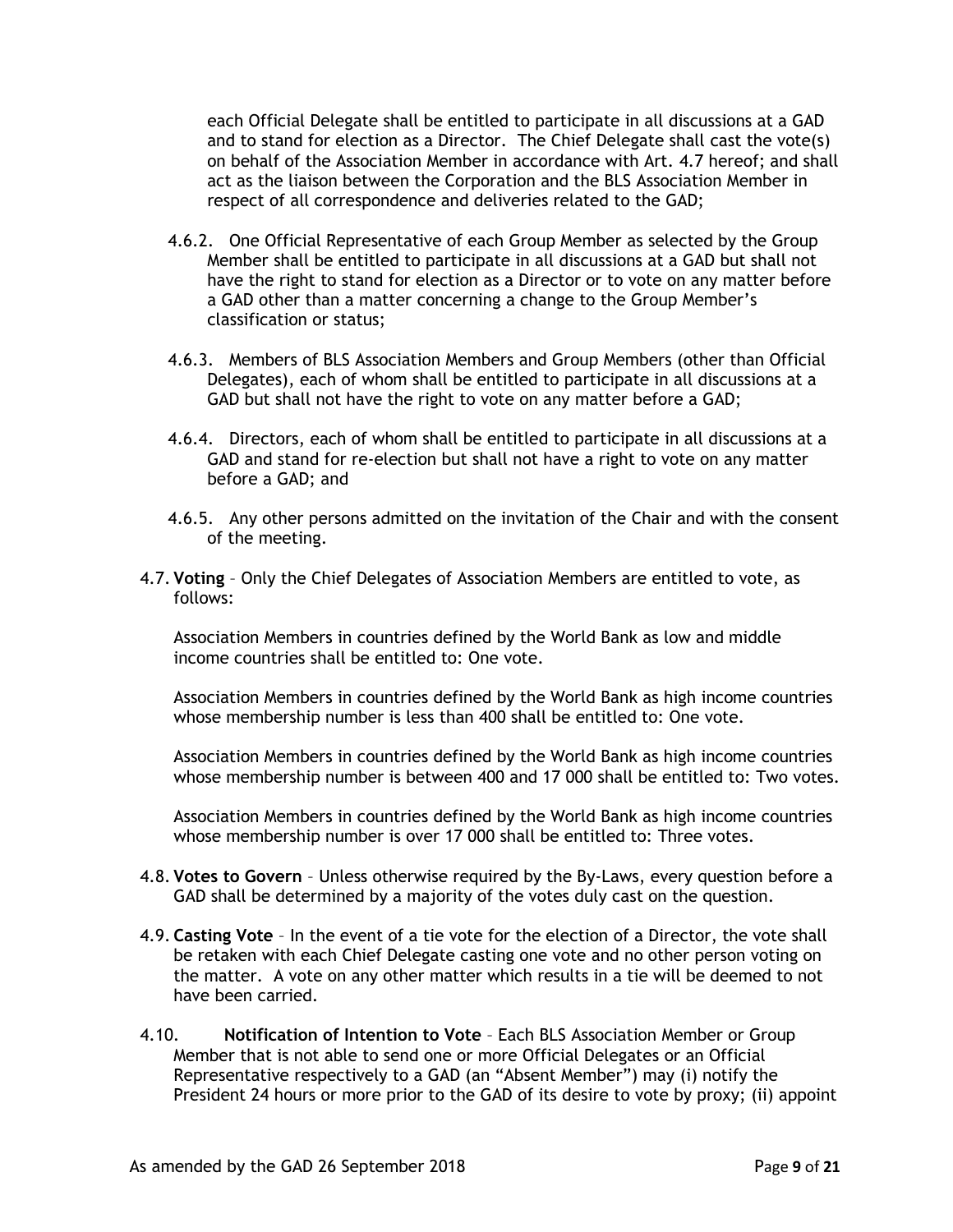a Chief Delegate or another named individual as its proxy holder to vote all of the votes the Absent Member is entitled to cast; and (iii) set out the manner in which the Absent Member desires to vote on each matter to be put before the GAD. The notification shall be set out on the official stationary of the Absent Member and shall be signed by the secretary or another authorized officer of the Absent Member. If the chair of the GAD determines that the notification has not been given in due form or is ambiguous, no vote shall be cast with reference to such notification. An Absent Member may revoke its proxy at any time and may substitute a replacement proxy if it wishes; provided that the replacement proxy is received by the chair of the GAD 24 hours or more prior to the commencement of the GAD. At any GAD, no Chief Delegate or other named individual shall be entitled to act as proxy holder for more than one Absent Member.

- 4.11. **Show of Hands** Subject to the provisions of Section 4.12, each motion put before a GAD shall be voted upon by a show of hands. Whenever a vote by show of hands shall have been taken upon a question, unless a vote by ballot is demanded, a declaration by the chair of the meeting that the vote upon the question has been carried or carried by a particular majority or not carried and an entry to that effect in the minutes of the meeting shall be sufficient evidence of the fact without proof of the number or proportion of the votes recorded in favour of or against any resolution or other proceeding in respect of the said question, and the result of the vote so taken shall be the decision of the Official Delegates upon such question.
- 4.12. **Vote By Ballot** All votes for the election of Directors shall be conducted by ballot. In addition, prior to or after the chair of a GAD calling for a vote on a question, an Official Delegate may demand a vote by ballot. A vote by ballot so demanded shall be taken in such manner as the chair of the meeting shall direct. A demand for a vote by ballot may be withdrawn at any time prior to the taking of the vote by ballot. Subject to the provisions of Section 4.9, upon a vote by ballot, each Official Delegate or Official Representative entitled to vote, present in person or represented by proxy, shall have one vote and the result of the vote by ballot shall be the decision of the Official Delegates upon the said question.
- 4.13. **Rules of Order** Each GAD or Extraordinary GAD shall be governed by such rules of order as have then most recently been adopted by the Board or if none have been adopted, such rules of order as are approved at such meeting; provided that, in the event of a conflict between such rules of order and one or more provisions of the By-Laws, the provisions of the By-Laws shall prevail.

# **Section 5 - Board of Directors**

# **5. Board of Directors**

5.1. **Composition of Board of Directors** - From and after the first Regular GAD convened pursuant to this By-law, the Board shall be composed of seven Directors. The Past President shall also attend meetings of the Board but shall not cast a vote. The Board of Directors will biennially elect the President Elect and the President. Unless otherwise determined by the Board, the Past-President shall be the President from the preceding year, and the President shall be the Vice-President from the preceding year.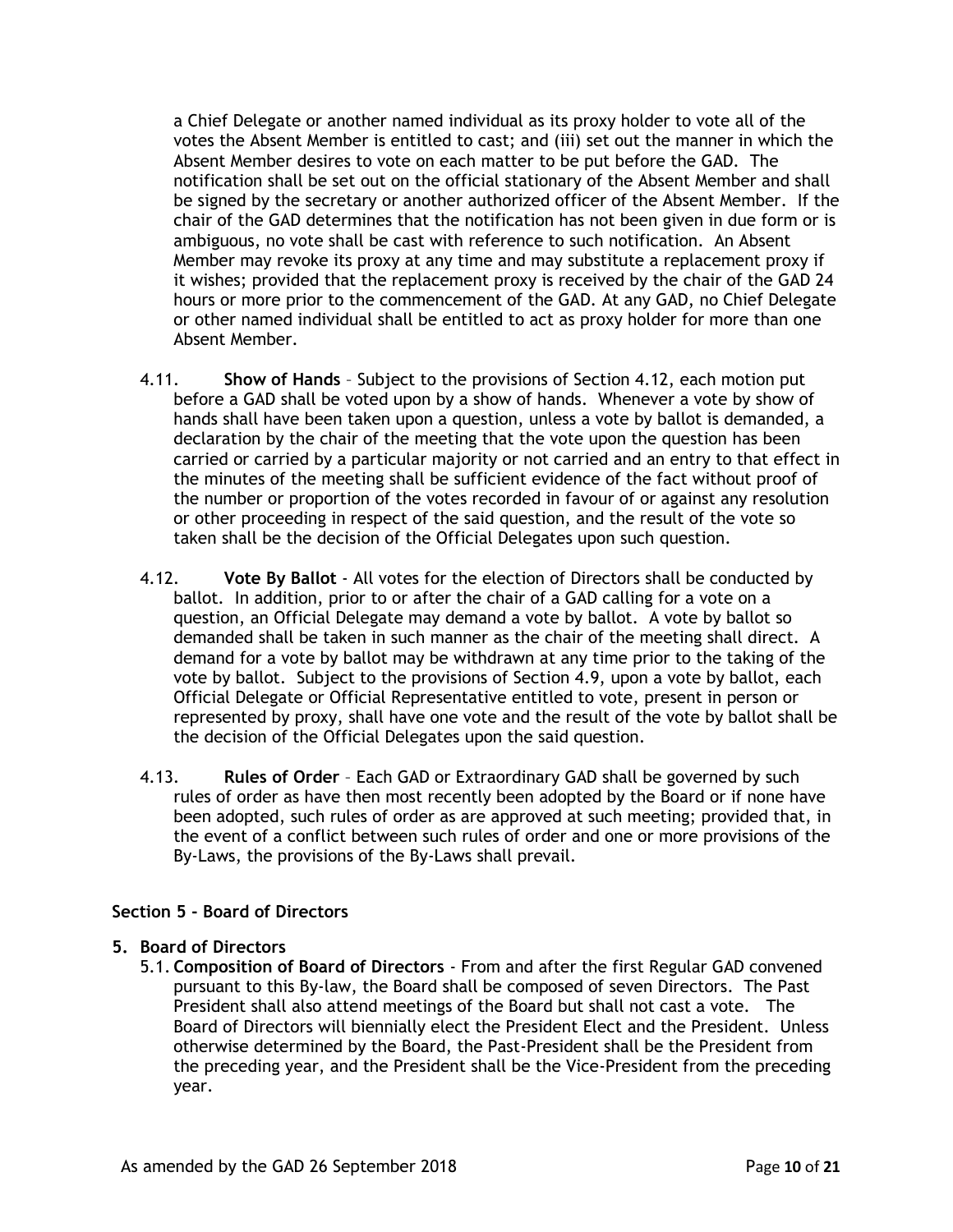- 5.2. **Nominations** One member of a BLS Association Member or a Provisional BLS Association Member, shall be eligible for nomination and election as a Director. In order to stand for election, such an individual must:
	- 5.2.1. be nominated by one or more BLS Association Members and agree in writing to stand for election, four months or more prior to the date of the GAD at which such individual is to stand for election;
	- 5.2.2. Nominating BLS Association Members must have "postmark" or email documented evidence of the date and format for when the nomination is sent;
	- 5.2.3. Be a Locally Qualified Biomedical Laboratory Scientist or student;
	- 5.2.4. Be a member of a BLS Association Member or a Provisional BLS Association Member which is in good standing;
	- 5.2.5. be at least 18 years of age;
	- 5.2.6. have the power under law to contract;
	- 5.2.7. having regard to the term limit described in Section 5.3, be eligible to serve the full length of the term to which the individual is being elected; and
	- 5.2.8. not be an un-discharged bankrupt; provided that if one or more nominations have not been received for the position of seven or more Directors, four months prior to the GAD at which they are to be elected, the Board of Directors shall be entitled to submit nominations for any such position, so long as such nominations are made by the Board of Directors at least two months prior to the GAD and so long as the nominees otherwise meet the requirements in paragraph (5.2.2.) to (5.2.7.) above.

A list of all duly nominated nominees shall be sent to the BLS Association Members at least two months prior to a Regular GAD. An individual may be nominated for the position of Director but may only be elected to one such position.

- 5.3. **Term**  Subject to the provisions of Section 5.1, each individual elected as a Director shall be elected for a term expiring at the next following Regular GAD. No individual may serve as a Director for more than three full consecutive terms excluding from such calculation any terms during which the Director was an officer of the Corporation. A Director who has served the maximum number of consecutive terms may be re-elected as a Director after an absence of two years.
- 5.4. **Removal**  Notwithstanding any other provision of this By-law, Board of Directors may at a special general meeting duly called for that purpose, remove a Director prior to the expiry of his or her term pursuant to a resolution approved by two-thirds of the votes cast where such Director has not attended three or more consecutive meetings of the Board of Directors or where the Director's conduct has damaged the reputation of the profession of medical laboratory technologists or medical laboratory scientists.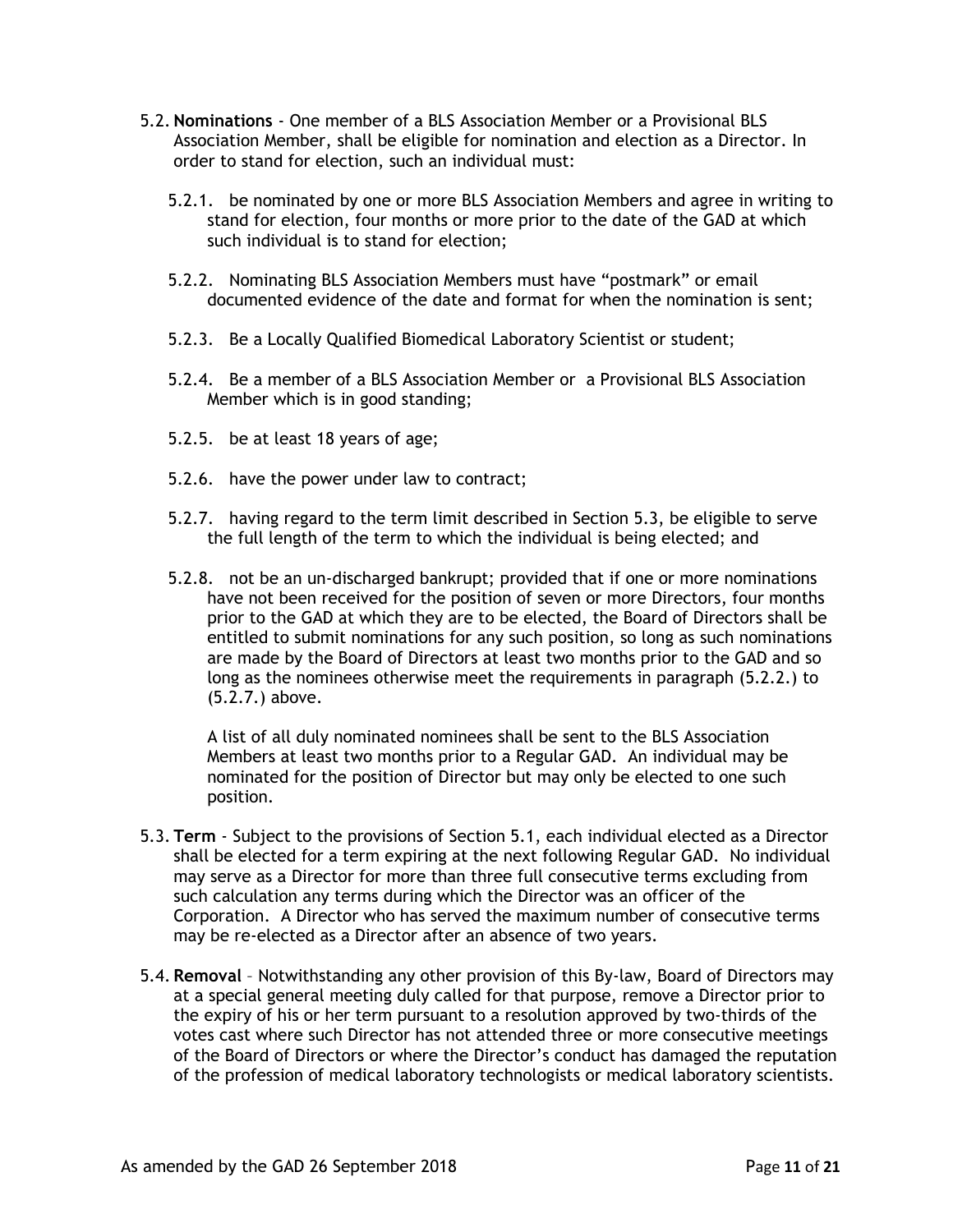The Director who is the subject of any such motion may speak to such motion but shall refrain from voting on it.

- 5.5. **Resignations**  Any individual may resign as a Director by delivering to the Corporation a written resignation. Any such resignation shall be effective at the date that the Director's resignation is received by the Corporation or at the time specified in the resignation, whichever is later.
- 5.6. **Vacancies** Provided that a quorum of the Board of Directors is in existence, the Board of Directors shall have the power to fill any vacancies on the Board of Directors created by the resignation, death or removal of a Director upon providing notice of its intention to do so to the BLS Association Members and shall do so if at any time there are four or more vacancies.
- 5.7. **Powers**  Except as specifically provided in this By-Law, the Board of Directors will have all of the powers of the members of a corporation under the Act.
- 5.8. **Dues** There shall be no dues or fees payable by the Board of Directors in their capacity as Directors.
- 5.9. **Transferability and Termination of Membership** Membership in the Corporation shall not be transferable and shall automatically terminate upon the occurrence of any one of the following events:
	- 5.9.1. upon such individual ceasing to be a Director;
	- 5.9.2. the removal of a Director in accordance with Section 5.4;
	- 5.9.3. the resignation of a Director in accordance with Section 5.5; and
	- 5.9.4. such Director ceasing to meet one or more of the qualification criteria set out in Section 5.2.2. to 5.2.7..

# **SECTION 6 – BOARD OF DIRECTORS MEETINGS**

#### **6. Board of Director Meetings**

- 6.1. **Annual Meeting of the Board of Directors** At least once every calendar year, the Board of Directors shall meet for the purpose of:
	- 6.1.1. electing the President Elect and President, if required;
	- 6.1.2. approving the financial statements of the Corporation and the report of the Auditor thereon; and
	- 6.1.3. attending to any other business as may come before the Board as is within its purview.
- 6.2. **General Meetings of Board Members** The Board or the President shall have the power to call, at any time, a meeting of the Board Members.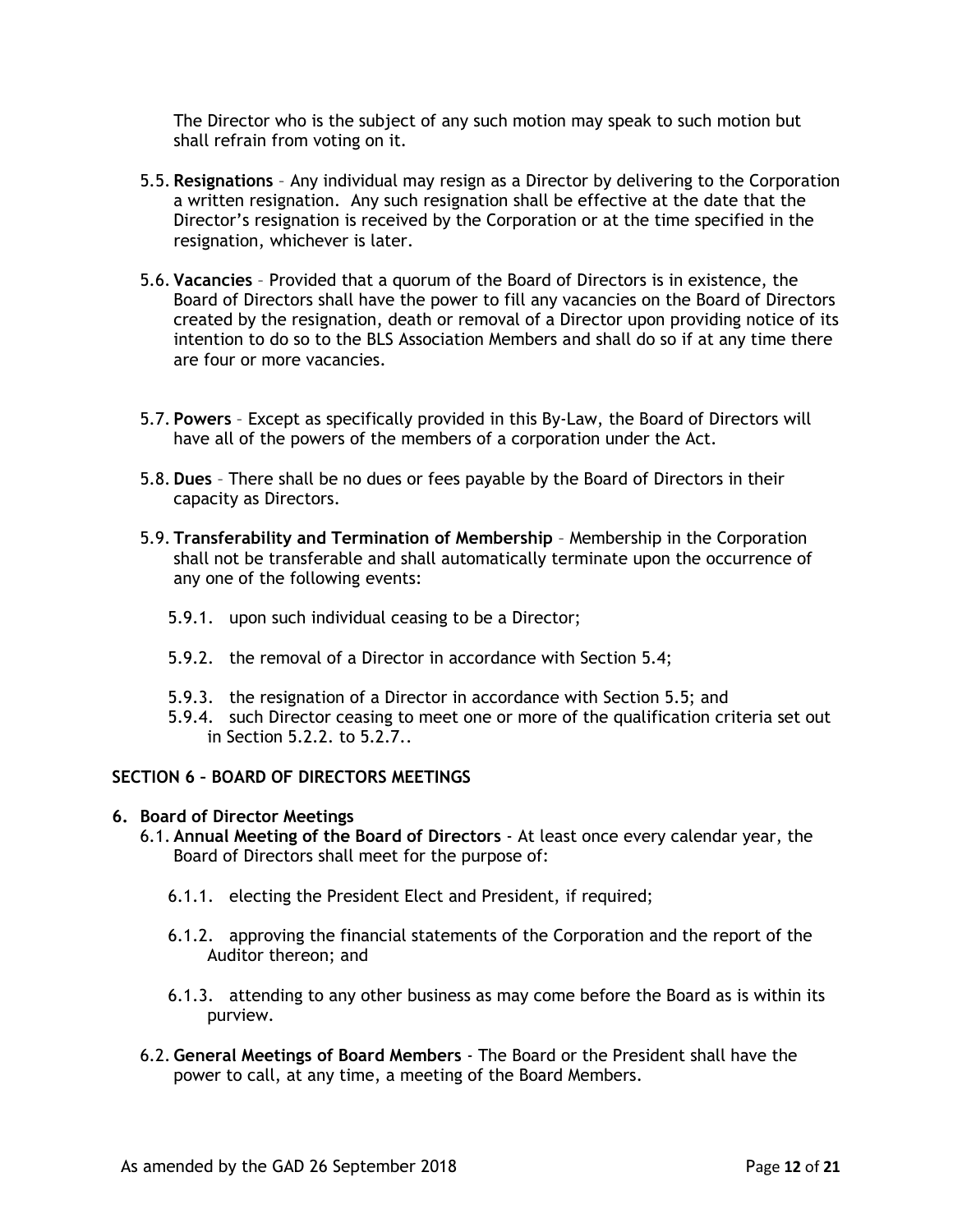- 6.3. **Notice of Meetings of Board Meetings** Notice of the time and place of all meetings of Board Members shall be given not less than 60 days before the day on which the meeting is to be held, to each Board Member who is entered in the books of the Corporation as a Board of Director at the close of business on the day preceding the day on which notice is given. The Auditor is entitled to receive all notices and other communications relating to any meeting of the Board of Directors that any Board of Director is entitled to receive.
- 6.4. **Requisition of Meeting** The Board shall call a general meeting of the Board of Directors on written notice of 10% or more of the Directors.
- 6.5. **Content of Notice** A notice of a meeting of the Board of Directors shall specify the purpose of or the business to be transacted at the meeting.
- 6.6. **Resolutions in Writing** Notwithstanding any other provision of the By-Laws to the contrary, a resolution in writing signed by all of the Directors on that resolution is as valid as if it had been passed at a meeting of such Directors, provided that matters which are required by the Act to be dealt with at a meeting are excluded from this provision. Any such resolution in writing may be signed by counterpart and satisfies all the requirements of the By-Laws relating to meetings of the Board of Directors.
- 6.7. **Persons Entitled to be Present** The only persons entitled to attend meetings of the Board shall be the Board Members and the Auditor. Any other persons may be admitted only on the invitation of the chair of the meeting or with the consent of the meeting. For greater certainty, only the Board Members will have the right to vote and speak at such meetings although others present at such meetings shall be allowed to speak with the consent of the meeting.
- 6.8. **Rules of Order** Each meeting of Board Members shall be governed by such rules of order as have then most recently been adopted by the Board or if none have been adopted, such rules of order as are approved at such meeting; provided that, in the event of a conflict between such rules of order and one or more provisions of the Act, the Letters Patent or the By-Laws, the provisions of the Act, the Letters Patent or the By-Laws shall prevail.
- 6.9. **Proxies** Board Members shall not be entitled to vote by proxy at any meeting of the Board Members.
- 6.10. **Conduct of Meetings** Unless otherwise provided for in this Article 6, the provisions of Sections 6.1 and 6.4 to 6.9 which apply to meetings of the Board shall apply to meetings of Committees as though all references therein to the Board and the Directors were to the Committee and the Committee Members, respectively, mutatis mutandis.

# **SECTION 7 – BORROWING POWERS AND BANKING**

# **7. Borrowing Powers and Banking**

7.1. **Borrowing** – The Board may from time to time:

7.1.1. borrow money upon the credit of the Corporation;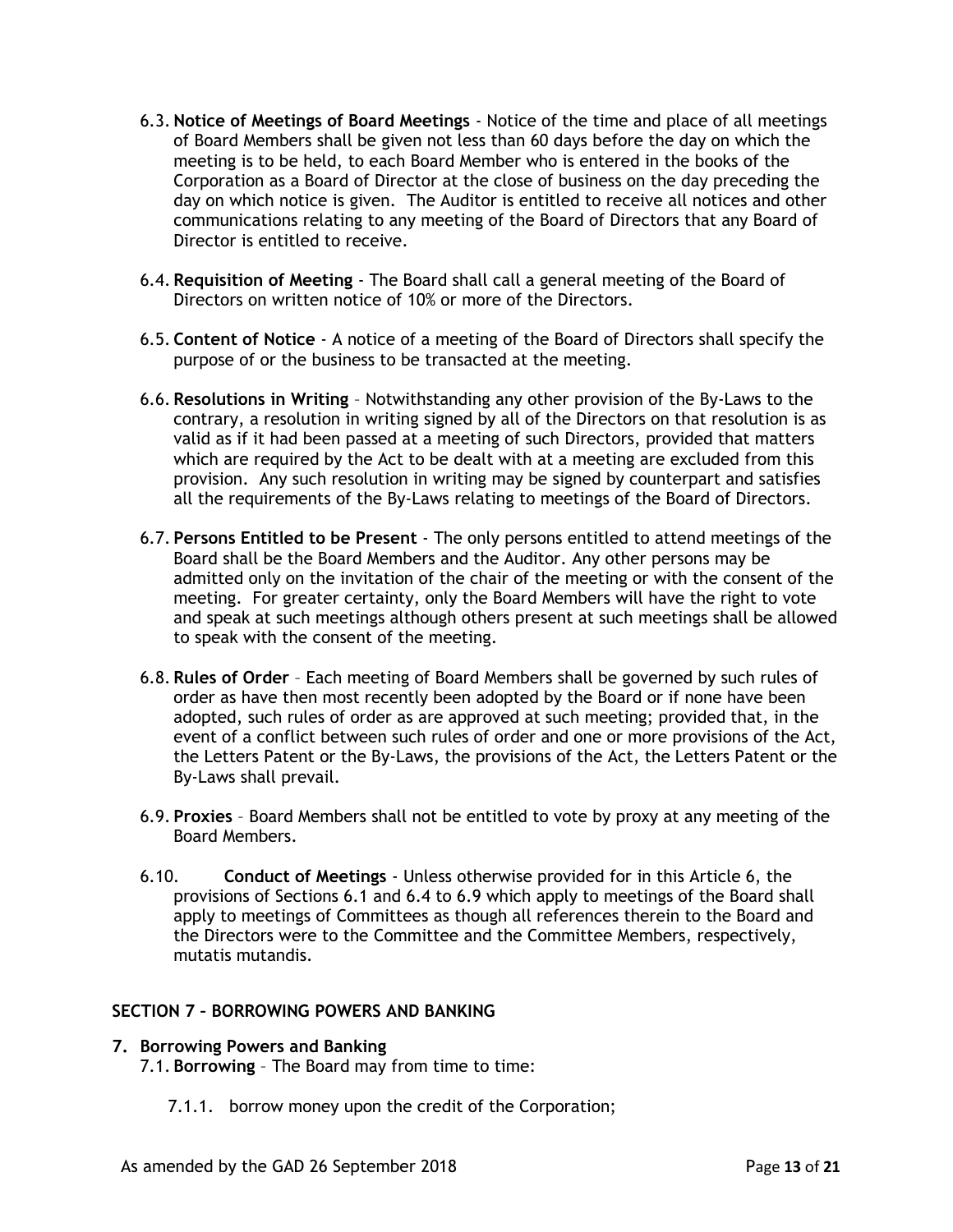- 7.1.2. limit or increase the amount to be borrowed;
- 7.1.3. issue debentures or other securities of the Corporation;
- 7.1.4. pledge or sell such debentures or other securities for such sums and at such prices as may be deemed expedient;
- 7.1.5. secure any such debentures, or other securities, or any other present or future borrowing or liability of the Corporation, by mortgage, hypothec, charge or pledge of all or any currently owned or subsequently acquired real and personal, movable and immovable, property of the Corporation, and the undertaking and rights of the Corporation; and
- 7.1.6. delegate to such one or more of the officers of the Corporation or Directors as may be designated by the Directors, all or any of the powers conferred by this Section 7.1 to such extent and in such manner as the Board shall determine at the time of each delegation.
- 7.2. **Arrangements for Borrowing** From time to time, the Board may authorize any Director or officer of the Corporation to make arrangements with reference to the monies borrowed or to be borrowed as aforesaid and as to the terms and conditions of the loan thereof, and as to the security to be given therefore, with power to vary or modify such arrangements, terms and conditions and to give such additional security for any monies borrowed or remaining due by the Corporation as the Board may authorize, and generally to manage, transact and settle the borrowing of money by the Corporation.
- 7.3. **Banking** The banking business of the Corporation shall be transacted with such banks, trust companies or other financial institutions as may, from time to time, be designated by or under the authority of the Board. Such banking business or any part of it shall be transacted under such agreements, instructions and delegations of powers as the Board may, from time to time, prescribe or authorize.

# **SECTION 8 – PROTECTION OF DIRECTORS AND OFFICERS**

# **8. Protection of Directors and Officers**

8.1. **Limitation of Liability** – Except as otherwise provided in the Act, no Director or officer of the Corporation shall be liable for the acts, receipts, neglects or defaults of any other Director, officer, employee or agent of the Corporation or for joining in any receipt or act for conformity, or for any loss, damage or expense happening to the Corporation through the insufficiency or deficiency of title to any property acquired by the Board for or on behalf of the Corporation, or for the insufficiency or deficiency of any security in or upon which any of the moneys of the Corporation shall be placed or invested, or for any loss or damage arising from the bankruptcy, insolvency or tortuous act of any person, firm or corporation with whom or which any of the moneys, securities or effects of the Corporation shall be lodged or deposited, or for any loss, conversion, misapplication or misappropriation of or any damage resulting from any dealings with any moneys, securities or other assets belonging to the Corporation or for any loss, damage or misfortune occasioned by any error of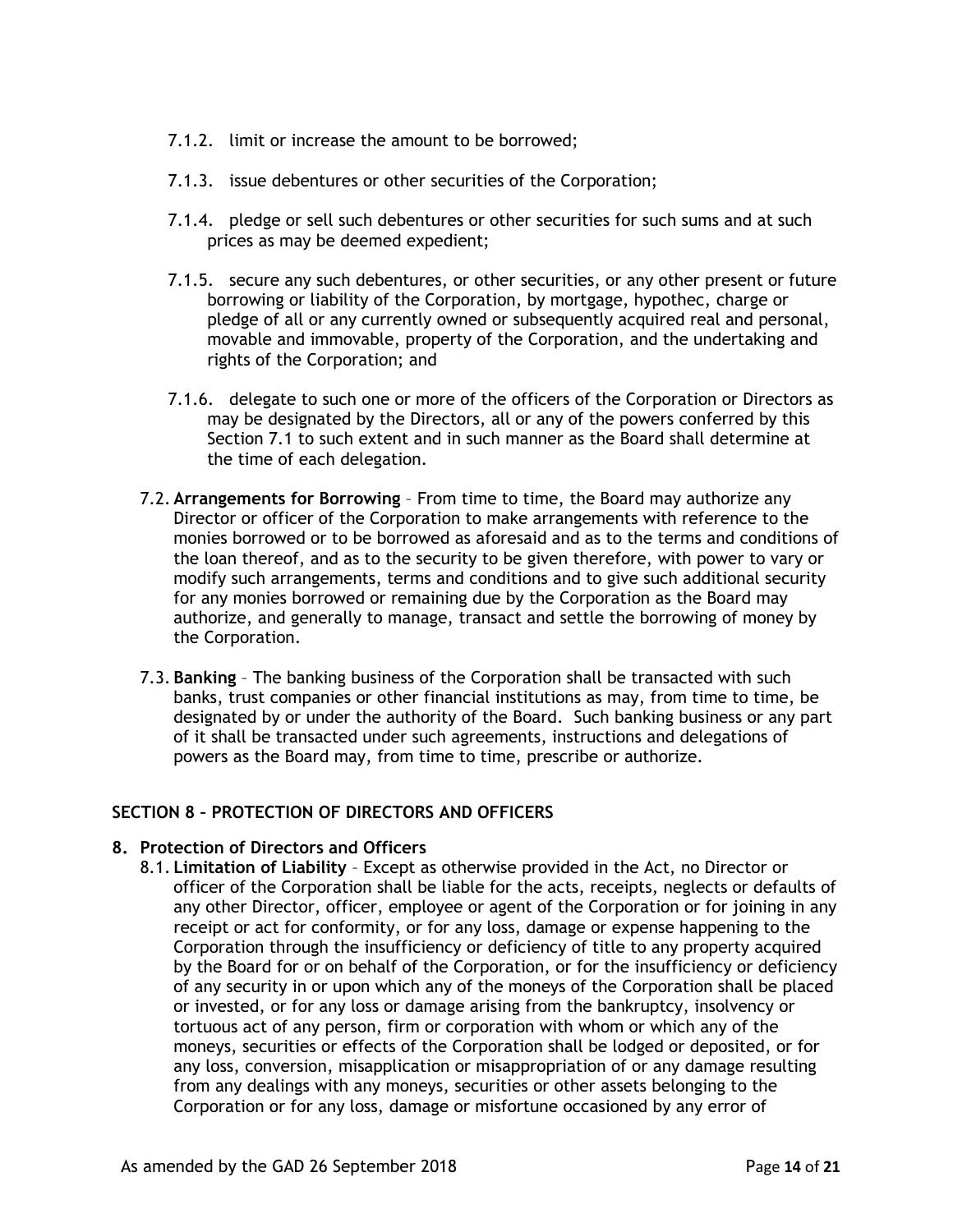judgment or oversight on such Director's or officer's part, or for any other loss, damage or misfortune whatsoever, which may happen in the execution of the duties of such Director's or officer's office or in relation thereto unless the same are occasioned by such Director's or officer's own wilful neglect or wilful default.

- 8.2.**Indemnity** Every Director and officer of the Corporation and his or her heirs, executors, administrators and estate and effects, respectively, shall from time to time and at all times, be indemnified and saved harmless out of the funds of the Corporation, from and against:
	- 8.2.1. all costs, charges and expenses whatsoever that such Director or officer sustains or incurs in or about any action, suit or proceeding that is brought, commenced or prosecuted against him or her, for or in respect of any act, deed, matter or thing whatsoever, made, done or permitted by him or her, in or about the execution of the duties of his or her office; and
	- 8.2.2. all other costs, charges and expenses that such Director or officer sustains or incurs, in or about or in relation to the affairs of the Corporation;

except such costs, charges or expenses as are occasioned by his or her own wilful act, neglect, default, dishonesty or otherwise acting in bad faith.

- 8.3. **Expenses Paid in Advance** Expenses incurred in defending a civil or criminal action, suit or proceeding may be paid by the Corporation in advance of the final disposition of the action, suit, or proceeding as authorized by the Board in the specific case upon receipt of an undertaking by or on behalf of the Director, officer, employee or agent to repay such amount unless it shall ultimately be determined that he or she is entitled to be indemnified by the Corporation.
- 8.4. **Other Remedies Available** The indemnification herein provided shall not be deemed exclusive of any other rights to which a person seeking indemnification may be entitled under the Letters Patent or the By-Laws or any agreement, vote of the Committee Members or disinterested Directors or otherwise, both as to action in his or her official capacity and as to action in another capacity while holding any office with the Corporation and shall continue as to an individual who has ceased to be a Director, officer, employee or agent and shall inure to the benefit of the heirs, executors and administrators of such a person.
- 8.5.**Insurance**  The Board may authorize the purchase and maintain insurance for the Directors and officers of the Corporation against any liability incurred by any Director or officer, in the capacity as a Director or officer of the Corporation, except where the liability relates to a person's failure to act honestly and in good faith with a view to the best interests of the Corporation. The cost of such insurance shall be paid for out of the funds of the Corporation.

# **SECTION 9 - OFFICERS**

# **9. Officers**

9.1. The officers of IFBLS shall be appointed biennially by the Board from among the Directors and shall include the President, the President Elect and the Past-President.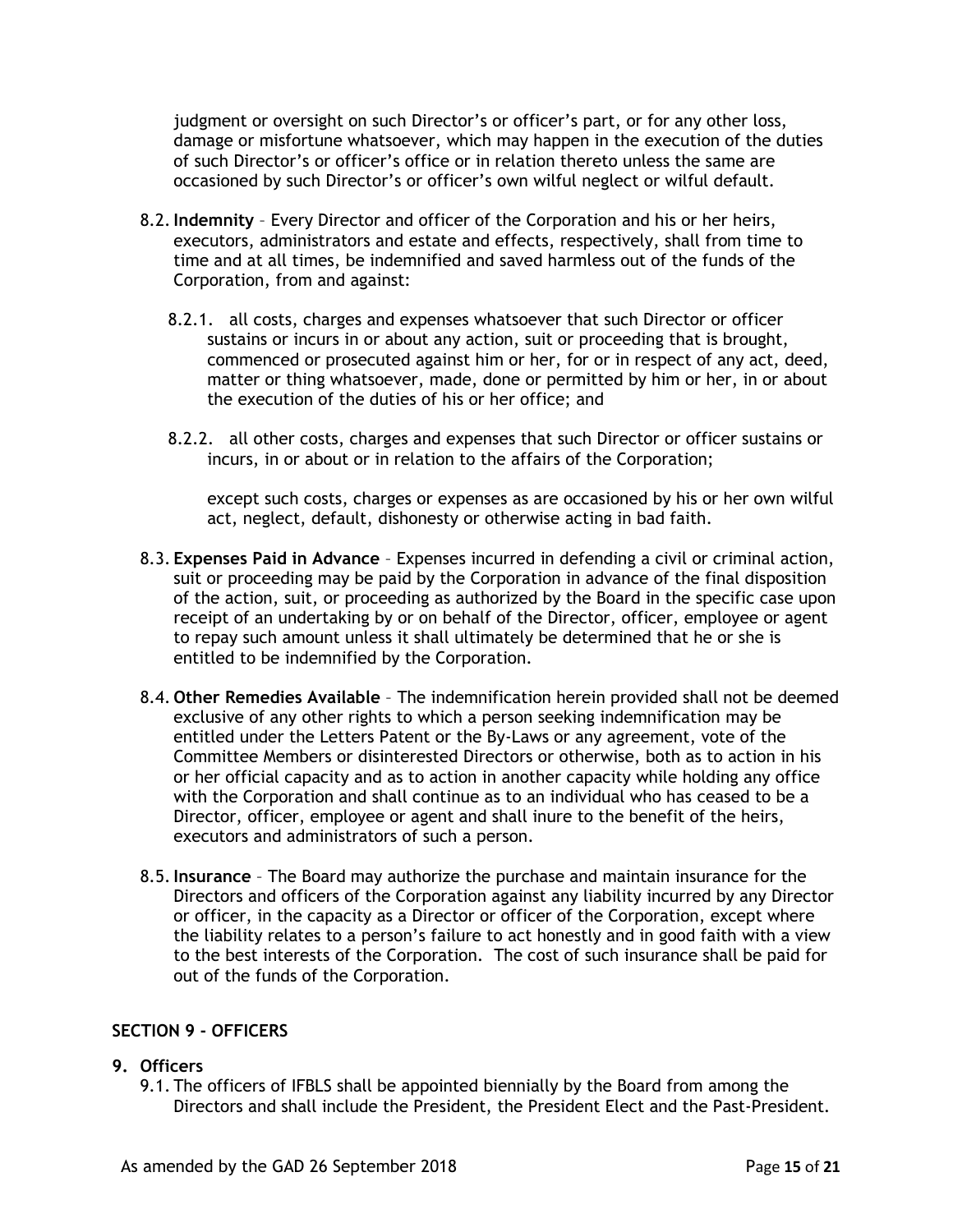Unless otherwise determined by the Board, the President shall be the President Elect from the preceding term and the Past President shall be the President from the preceding term.

- 9.2. **President**  The president, if present, shall act as chair at each GAD and at all meetings of the Board and of the Management Committee. The President shall be an ex-officio voting member of all committees of the Board and shall have such other powers and duties as specified by the Board.
- 9.3. **President Elect** The President Elect shall, in the absence or disability of the President, perform the duties and exercise the powers of the President and shall perform such other duties as shall from time to time be imposed upon him or her by the Board. The President Elect shall be the custodian of the corporate seal of the Corporation and of all books, papers, records, correspondence, contract and other documents belonging to the Corporation, except when some other officer or agent has been appointed for that purpose.
- 9.4. **Past President** The powers and duties of the Past President shall be as may be determined by the Board from time to time.
- 9.5. **Variations of Powers and Duties** The Board may, from time to time, and subject to the provisions of the Act, vary, add to or limit the powers and duties of any officer of the Corporation.
- 9.6. **Remuneration of Officers** The officers of the Corporation shall be paid such remuneration for their services provided to the Corporation as the Board may from time to time determine, except that no such officer who is also a Director shall be entitled to receive remuneration for acting as such. The remuneration of any employees or agents shall be such as the terms of their engagement call for or as the Board may specify.
- 9.7. **Agents and Attorneys**  The Corporation, by or under the authority of the Board, shall have power from time to time to appoint agents or attorneys for the Corporation in or outside Canada with such powers (including the power to sub-delegate) of management, administration or otherwise as may be thought fit.

#### **SECTION 10 - COMMITTEES**

#### **10.Committees**

- 10.1. **Committees** The Board shall constitute from time to time the following committees:
	- 10.1.1.a Management Committee;
	- 10.1.2.a Membership Committee;
	- 10.1.3.a Scientific Committee;
	- 10.1.4.a Development Committee;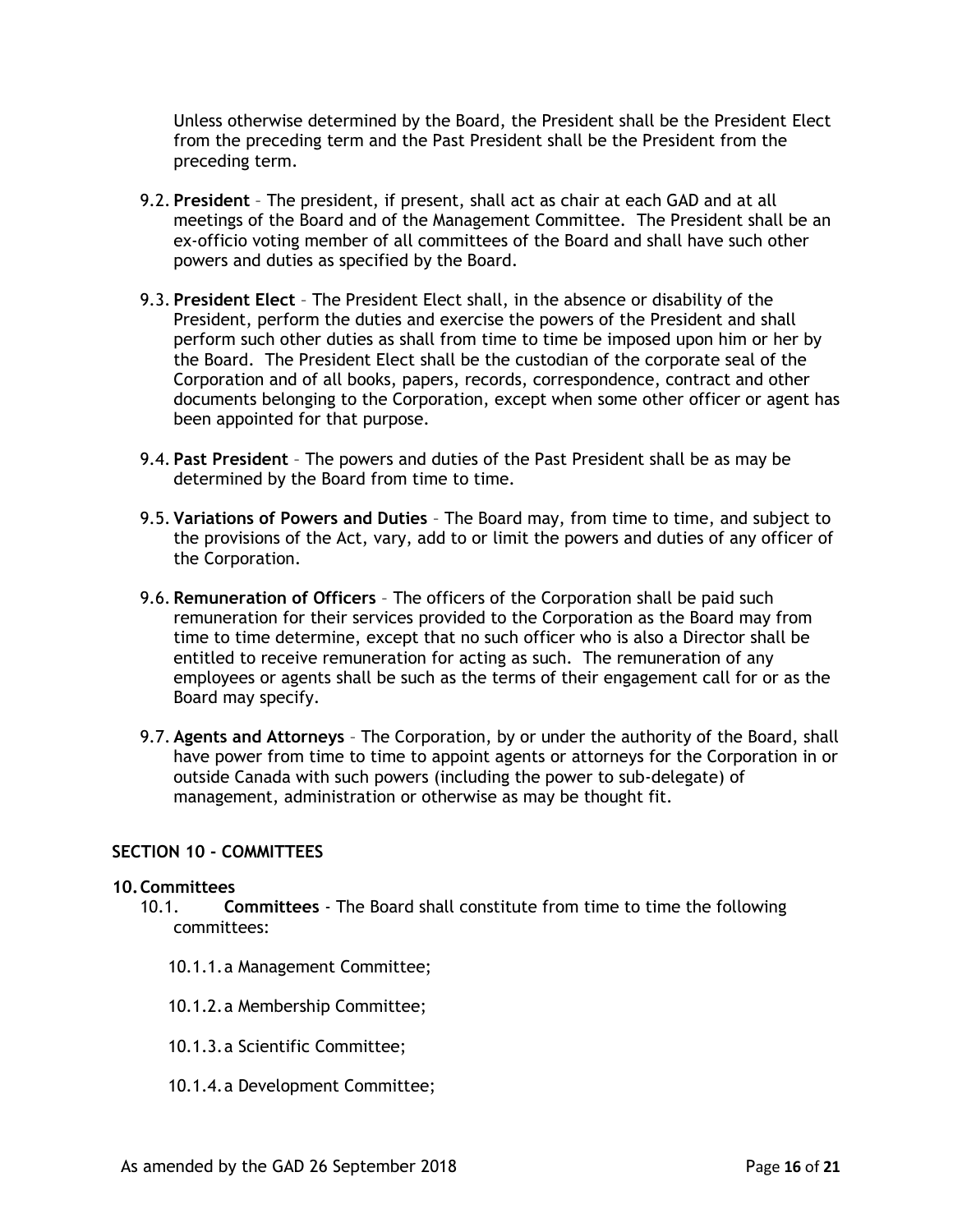- 10.1.5.such other standing or ad hoc committees as it determines appropriate from time to time.
- 10.2. **Composition**  Subject to Sections 10.5, 10.6, 10.7 and 10.8, the composition of all Committees (including the designation of the chair and vice-chair of each such Committee) shall be as determined by the Board from time to time.
- 10.3. **Removal** The Directors may, by resolution passed by at least two-thirds of the votes cast at a Board meeting of which notice specifying the intention to pass such resolution has been given, remove any individual as a member of a Committee and may, by a majority of votes cast at that meeting, appoint any person to such Committee in the place of the individual who has been removed for the remainder of the term of such individual.
- 10.4. **Remuneration** Committee members shall not, directly or indirectly, receive any profit or remuneration for acting as such but shall be entitled to be compensated for reasonable expenses incurred by them in the performance of their duties in the course of transacting affairs on behalf of the Corporation.
- 10.5. **Management Committee** The Management Committee shall be comprised of the three officers of the Corporation. The Management Committee will have the power to make decisions regarding the management and administration of the Corporation and monitor the implementation of such decisions.
- 10.6. **Membership Committee** The Membership Committee shall be comprised of such number of Directors as is determined by the Board from time to time. The Membership Committee shall make recommendations to the Board regarding applications for recognition of Association Members and other matters pertaining to the growth of the number of Association Members.
- 10.7. **Scientific Committee** The Scientific Committee shall be comprised of such number of Directors and other individuals as is determined by the Board from time to time; provided that at least 50% at all times shall be Directors. The Scientific Committee shall be responsible for:
	- 10.7.1. promoting scientific standards and for developing special interest groups in the various branches of the biomedical sciences; and
	- 10.7.2. providing support to the World Health Organization Liaison Officer and the Clinical Laboratory Standards International Liaison Officer (or their successors) regarding scientific maters of relevance to biomedical scientists.
- 10.8. **Development Committee** The Development Committee shall be comprised of such number of Directors and other individuals as is determined by the Board from time to time; provided that at least 50% at all times shall be Directors. The Development Committee shall be responsible for identifying development projects which call for biomedical experience or expertise in resource limited countries and for establishing cooperation between leaders of those projects and Association Members who are able to use their biomedical skills to assist with those needs. The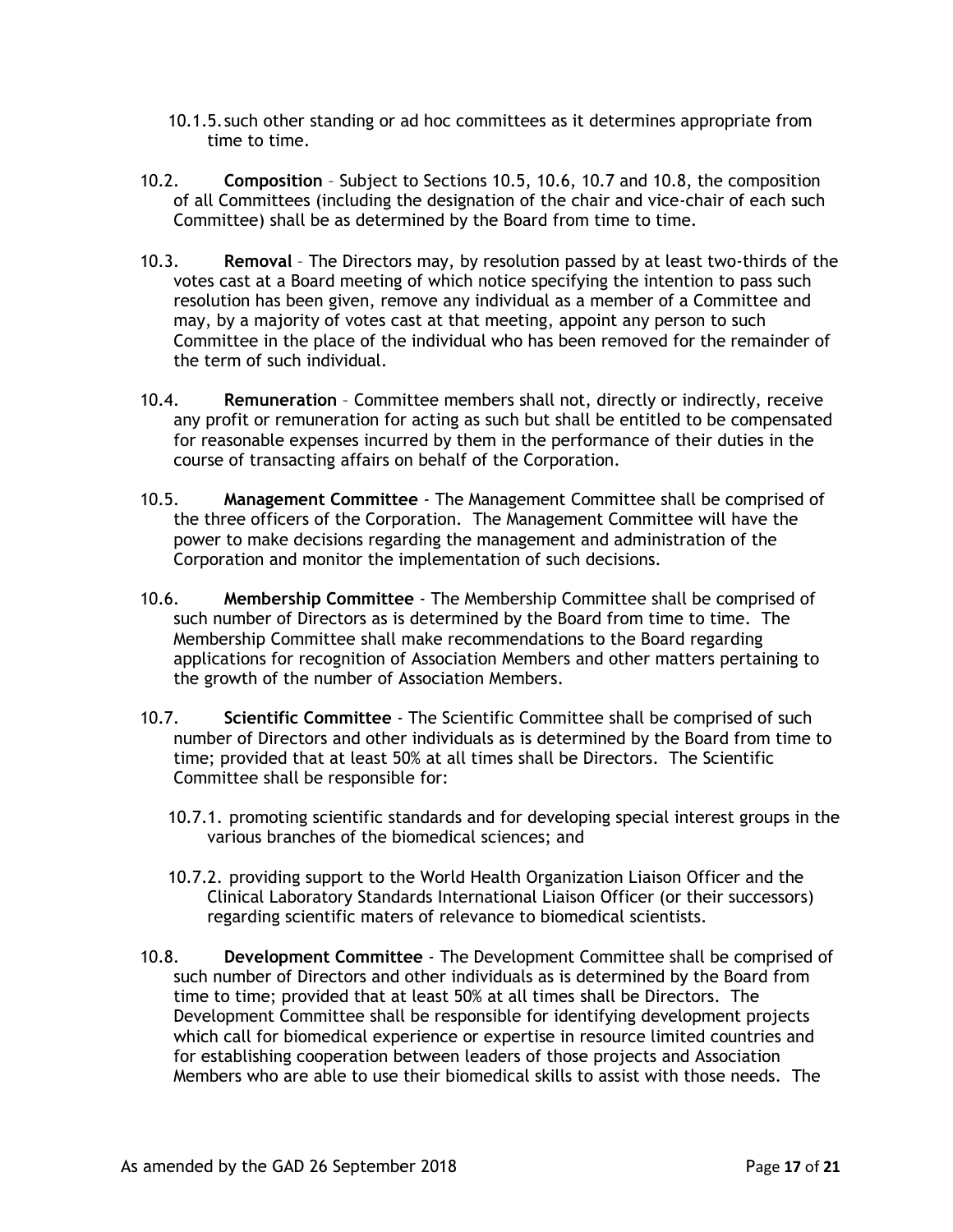committee supports the World Health Organization Liaison Officer (or its successor) in such development matters.

# **SECTION 11 - NOTICE**

#### **11.Notice**

- 11.1. **Procedure for Sending Notices** Unless otherwise specifically provided for herein, whenever notice is required to be given under the Act or the By-Laws, notice shall be deemed to have been sufficiently given if sent in writing to the last address recorded on the books of the Corporation:
	- 11.1.1.for each BLS Association Member, Group Member or Provisional BLS Association Member, addressed to the attention of the President or other senior officer; and
	- 11.1.2. Director or Officer of the Corporation, to the last address recorded on the books of the Corporation;

and delivered in person or sent by mail or sent by electronic means of sending messages to any person who has consented in writing to receive notice by such method, including electronic mail or facsimile transmission, which produces a paper record of notice sent. Notice shall not be sent by mail if there is any general interruption of postal services in the place in which or to which it is mailed. Each notice so sent shall be deemed to have been received on the day it was delivered or sent by electronic means or on the fifth Business Day after it was mailed. Each Association Member, Board Member or other person referred to above, may change its address for notice (or the person to whom such notices are to be directed) by delivering a notice to that effect to the Corporation.

- 11.2. **Undelivered Notices** If any notice given to a person pursuant to Section 11.1 is returned on two consecutive occasions because such person cannot be found, the Corporation shall not be required to give any further notice to such person until such person informs the Corporation in writing of such person's new address.
- 11.3. **Computation of Time** In computing the date when notice must be given under any provision requiring a specified number of days' notice of any meeting or other event, the date of giving the notice shall be excluded and the date of the meeting or other event shall be included.
- 11.4. **Meetings without Notice** A meeting of the Board or any committee of the Board may be held at any time or place without notice if all of the individuals entitled to be present are present in person, or if those who are not present, either before or after the meeting, waive notice or otherwise consent, in writing or by facsimile or other means of recorded electronic communication addressed to the Corporation, either before or after the meeting, to such meeting being held and at such meeting any business may be transacted which could have been transacted at such meeting, provided that a quorum of members is present.
- 11.5. **Error or Omission in Notice** No error or omission in giving notice of any meeting of the Association Members, the Board or any committee of the Board, shall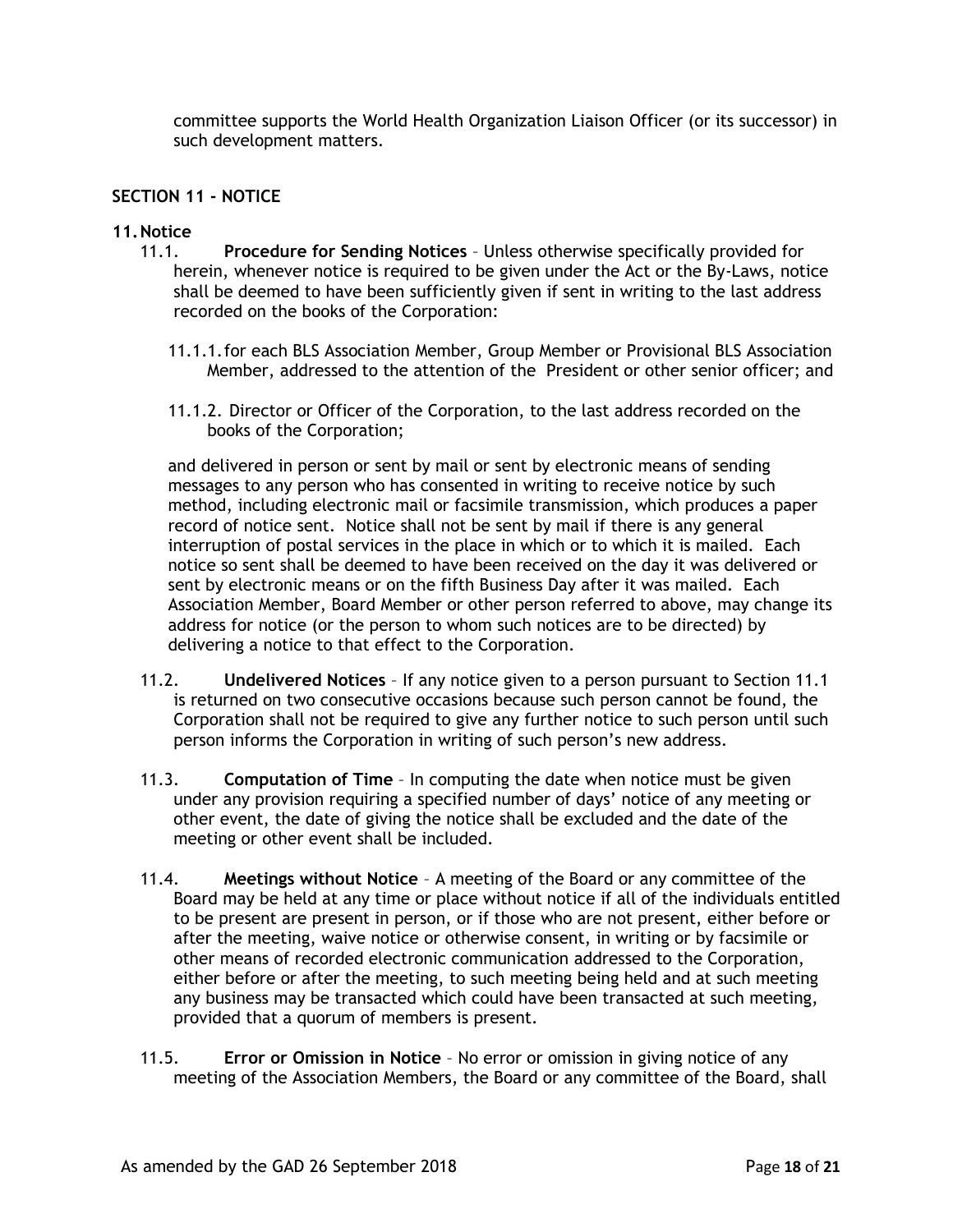invalidate such meeting or invalidate or make void any resolutions passed or proceedings taken at such meeting.

11.6. **Evidence of Sufficiency of Notice** - A statutory declaration of the President or of any other person authorized to give notice of a meeting or a GAD that notice has been given pursuant to these By-Laws shall be sufficient and conclusive evidence of the giving of such notice.

### **SECTION 12 - AUDITOR**

### **12.Auditor**

- 12.1. **Auditor** At each GAD, the Members shall appoint one or more auditors to hold office until the close of the next GAD, and, if an appointment is not so made the Auditor in office will continue in office until a successor is appointed. The Directors may fill any casual vacancy in the office of Auditor, but while the vacancy continues, the surviving or continuing Auditor, if any, may act. A person other than a retiring auditor is not capable of being appointed Auditor at a GAD unless the notice requirements of the Act have been met.
- 12.2. **Responsibilities**  The responsibilities of the Auditor shall be:
	- 12.2.1.to audit the financial statements of the Corporation; and
	- 12.2.2.to report to the Members at each annual meeting on whether the financial statements of the Corporation are fairly presented in accordance with generally accepted accounting principles.
- 12.3. **Qualification** The Auditor shall not be a Director, officer or employee of the Corporation or associated with a Director, officer or employee of either the Corporation or an affiliated corporation, unless the Board has unanimously consented.
- 12.4. **Remuneration** The remuneration of the Auditor shall be fixed by the Board if it is authorized to do so by the Members.

# SECTION 13 – EXECUTION OF DEEDS

#### **13.Execution of deeds**

- 13.1. **Signatories** The following are the only persons authorized to sign any document on behalf of the Corporation (other than in the usual and ordinary course of the Corporation's business):
	- 13.1.1.any two Directors or officers of the Corporation, provided that no individual shall execute, acknowledge, or verify any instrument in more than one capacity; or
	- 13.1.2.any individual or individuals appointed by resolution of the Board to sign a specific document or that type of document or generally on behalf of the Corporation.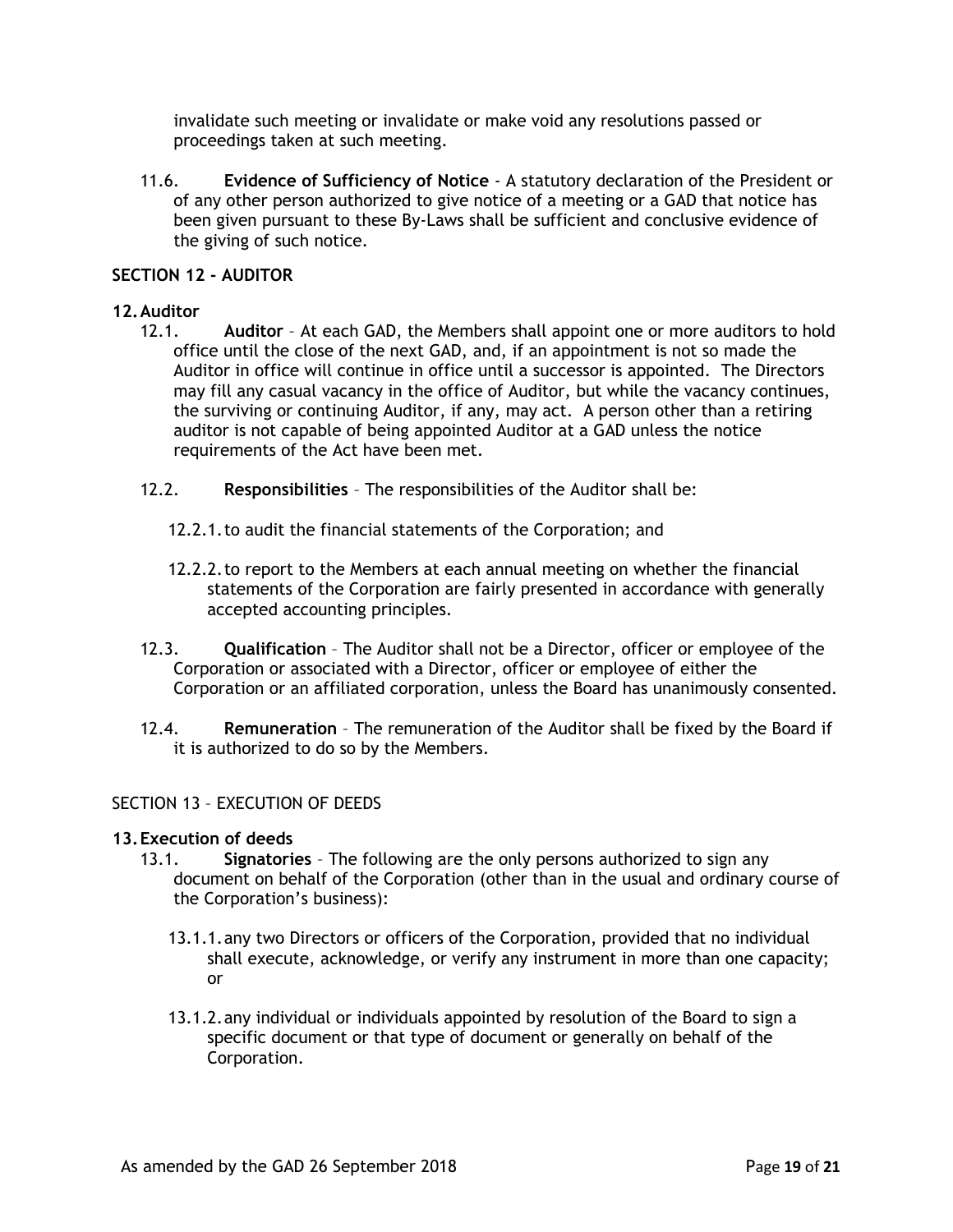Any document so signed shall be binding upon the Corporation without further authorization or formality and may, but need not, have the corporate seal applied.

13.2. **Facsimile Signatures** – The signature of any individual authorized to sign on behalf of the Corporation, may, if specifically authorized by resolution of the Board, be written, printed, stamped, engraved, lithographed or otherwise mechanically reproduced. Anything so signed while the individual had the ability to bind the Corporation shall be as valid as if it had been signed manually, even if that person has ceased to hold office when anything so signed is issued or delivered, until revoked by resolution of the Board.

# **SECTION 14 – AMENDMENT OF BY-LAWS**

# **14.Amendment of by-laws**

- 14.1. **Procedure** This By-Law may be repealed or amended by a by-law enacted by a majority of Directors at a meeting of the Board and confirmed by special resolution of the Members and by at least two-thirds of the votes cast at a GAD.
- 14.2. **Repeal of Former By-Laws** –The Board may repeal one or more By-laws by passing a By-law that contains provisions to that effect (subject to, for greater certainty, the provisions of Section 14.1).
- 14.3. **Effect of Repeal of By-Laws** The repeal of any By-Law in whole or in part shall not in any way affect the validity of any act done or right, privilege, obligation or liability acquired or incurred hereunder prior to such repeal. All Directors, officers and other persons acting under any By-Law repealed in whole or in part shall continue to act as if elected or appointed under the provisions of this By-Law.

**Enactment** – This by-law shall come into force and effect on the date upon which it has been confirmed by the Members and approved by the Minister of Industry. Upon this bylaw coming into force and effect, By-Law Number 1 of the Corporation made on August 21, 2012 shall hereby be repealed.